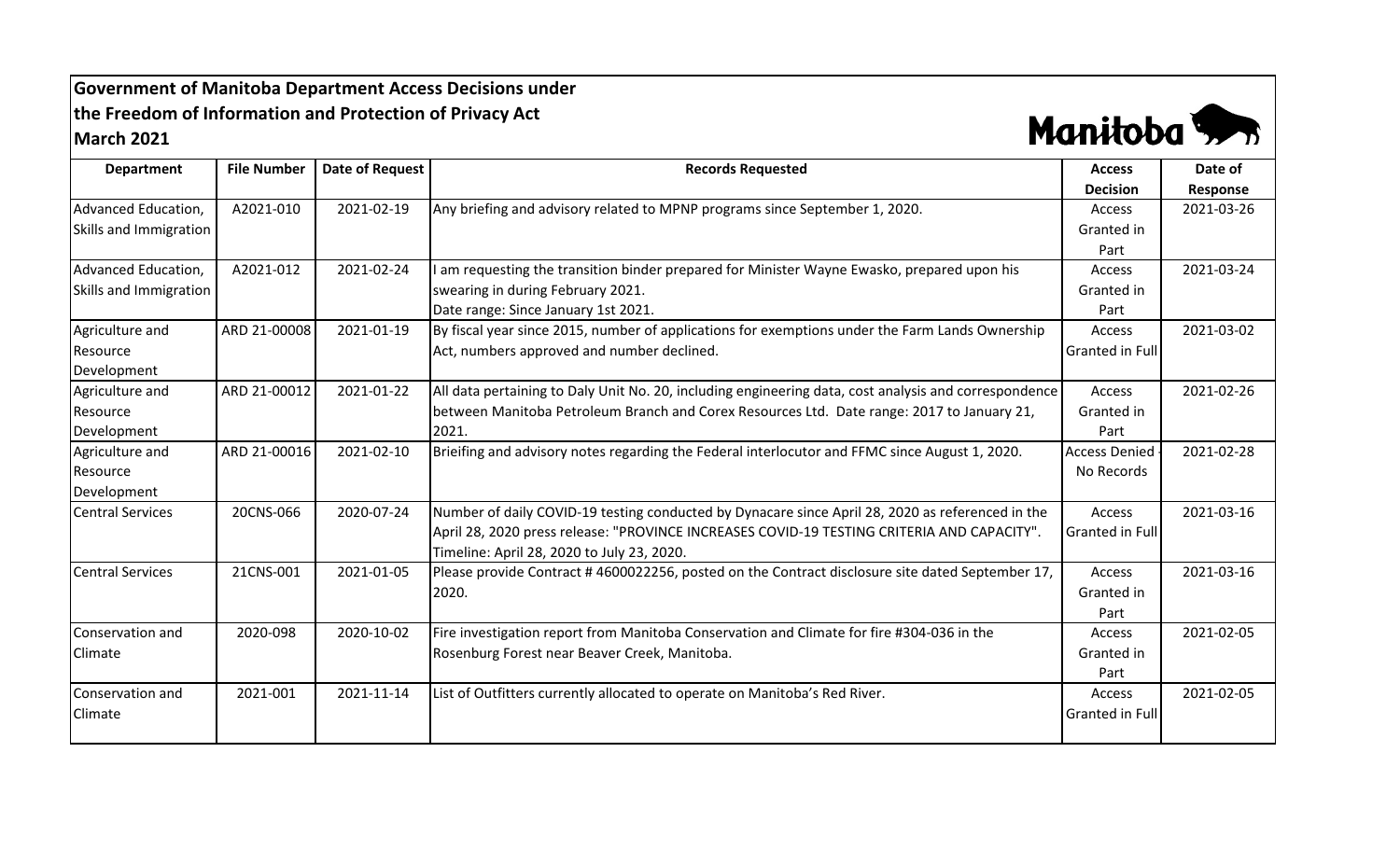| Conservation and | 2021-003 | 2021-01-25 | All records, applications, requests by the applicant, permit, temporary authorizations, licenses,      | Access               | 2021-03-10 |
|------------------|----------|------------|--------------------------------------------------------------------------------------------------------|----------------------|------------|
| Climate          |          |            | and/or registration certificates pertaining to [name removed] testing program and/or advanced          | Granted In           |            |
|                  |          |            | exploration activities and/or any other water use works by [name removed] in Manitoba from             | Part                 |            |
|                  |          |            | January 1, 2016 to present.                                                                            |                      |            |
| Conservation and | 2021-004 | 2021-02-01 | Please provide all briefing and/or advisory material prepared for the Deputy Minister's Office and/or  | Access               | 2021-03-10 |
| Climate          |          |            | Minister's Office on the subject of provincial parks since July 1, 2020.                               | Granted In           |            |
|                  |          |            |                                                                                                        | Part                 |            |
| Conservation and | 2021-005 | 2021-02-01 | Please provide all briefing and advisory material prepared for the Deputy Minster's Office and/or      | Access               | 2021-03-10 |
| Climate          |          |            | Minister's Office on the subject of the Vivian Sand Processing Facility Project and Vivian Sand        | Granted in           |            |
|                  |          |            | Extraction Project since June 1, 2020                                                                  | Part                 |            |
| Conservation and | 2021-006 | 2021-02-05 | Information regarding the lease agreement between The Province and [name removed] in the               | <b>Access</b>        | 2021-03-05 |
| Climate          |          |            | Whiteshell Provincial Park. In particular, over the last 40 or so years, please provide the dates that | Granted in Full      |            |
|                  |          |            | each lease agreement has spanned. In addition, we are looking for the same type of information for     |                      |            |
|                  |          |            | [name removed] in Whiteshell Provincial Park.                                                          |                      |            |
| Conservation and | 2021-010 | 2021-02-09 | A copy of the Risk Assessment Report done in conjunction with Conservation and Climate's decision      | <b>Access Denied</b> | 2021-03-10 |
| Climate          |          |            | to allow the seasonal campground operator at [location removed] to enfore rules that are not in        | No Records           |            |
|                  |          |            | compliance with the Manitoba Seasonal Campers Guide. If no such Risk Assessment Report has             |                      |            |
|                  |          |            | been done then an explanation as to why one hasn't been done.                                          |                      |            |
| Conservation and | 2021-011 | 2021-02-09 | October 22, 2020, we were informed that our 460 square footage limitation (footprint) had been         | Access               | 2021-03-05 |
| Climate          |          |            | increased to 500 square feet. Please provide a timeline on how and when this chagne came into          | Granted in Full      |            |
|                  |          |            | force. Who initiated the proposal to increase the footprint and when did this occur?                   |                      |            |
| Conservation and | 2021-012 | 2021-02-12 | Briefing and advisory notes regarding the North End Sewage Treatment Plant since January 1, 2020.      | Access               | 2021-03-29 |
| Climate          |          |            |                                                                                                        | Granted in           |            |
|                  |          |            |                                                                                                        | Part                 |            |
| Conservation and | 2021-013 | 2021-02-17 | Regarding the Lake Manitoba and Lake St. Martin Outlet Channels, all emails and documents              | <b>Access Denied</b> | 2021-03-10 |
| Climate          |          |            | referring to a water shed arrangement plan for my properties [location removed] from 2019 to           | No Records           |            |
|                  |          |            | present.                                                                                               |                      |            |
| Conservation and | 2021-014 | 2021-02-17 | Any documents with respect to environemnt concerns or issues around, and emails referring to my        | <b>Access Denied</b> | 2021-03-10 |
| Climate          |          |            | properties [location removed] from 2019 to present.                                                    | No Records           |            |
| Conservation and | 2021-015 | 2021-02-17 | Lake Manitoba and Lake St. Martin Outlet Channel design adjacent to surrounding land owned by          | <b>Access Denied</b> | 2021-03-10 |
| Climate          |          |            | [names removed] including [location removed] from 2019 to present.                                     | No Records           |            |
| Conservation and | 2021-017 | 2021-03-02 | Tender documents for contract 4501175489.                                                              | Access               | 2021-03-29 |
| Climate          |          |            |                                                                                                        | Granted in           |            |
|                  |          |            |                                                                                                        | Part                 |            |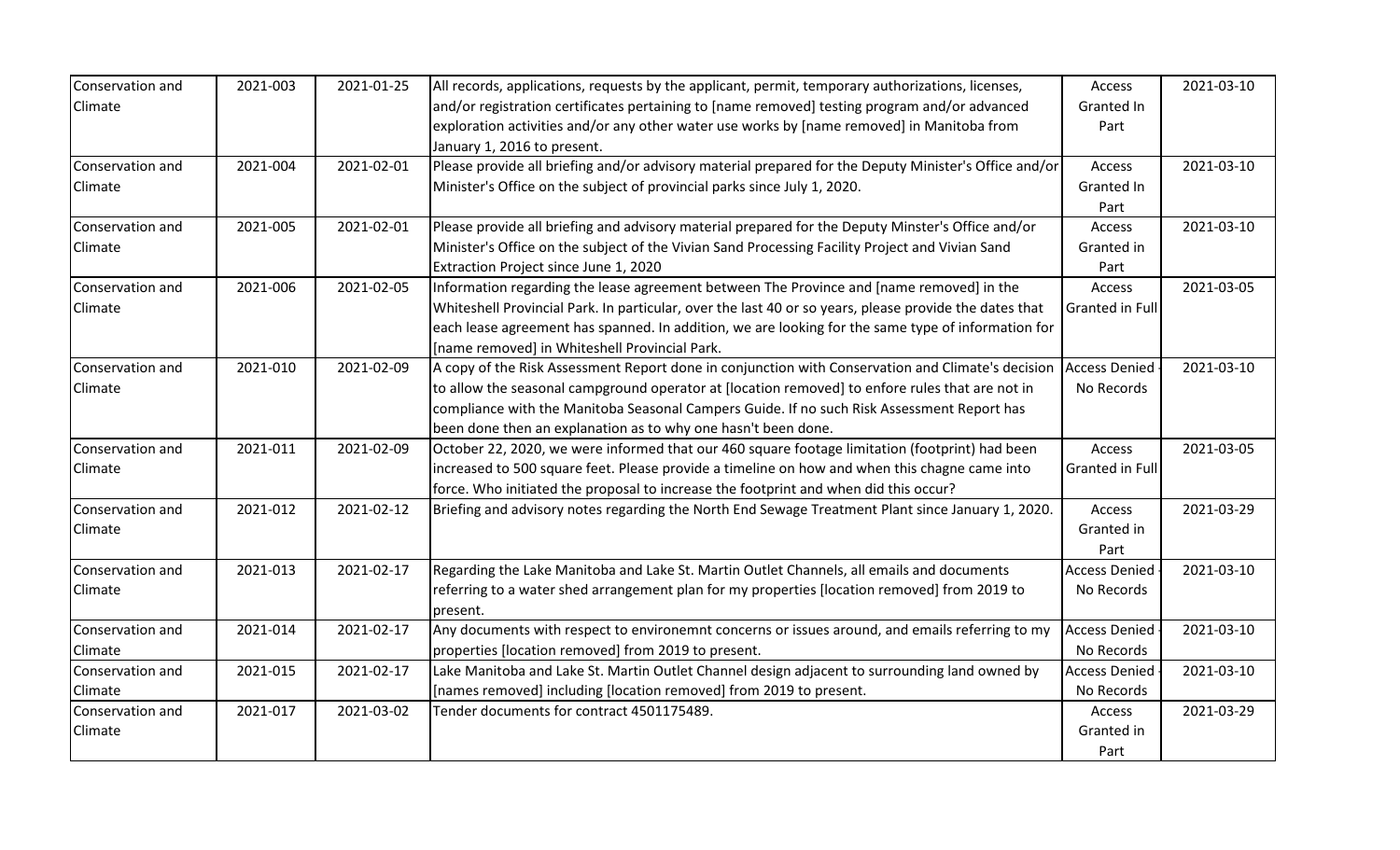| Conservation and      | 2021-018    | 2021-03-02 | Tender documents for contract 4501179425.                                                            | Access               | 2021-03-29 |
|-----------------------|-------------|------------|------------------------------------------------------------------------------------------------------|----------------------|------------|
| Climate               |             |            |                                                                                                      | Granted in           |            |
|                       |             |            |                                                                                                      | Part                 |            |
| Conservation and      | 2021-019    | 2021-03-02 | Tender documents for contract 4501179936.                                                            | Access               | 2021-03-29 |
| Climate               |             |            |                                                                                                      | Granted in           |            |
|                       |             |            |                                                                                                      | Part                 |            |
| Conservation and      | 2021-020    | 2021-03-02 | Tender documents for contract 4501179936.                                                            | Access               | 2021-03-29 |
| Climate               |             |            |                                                                                                      | Granted in           |            |
|                       |             |            |                                                                                                      | Part                 |            |
| <b>Crown Services</b> | 20CS-098    | 2020-12-23 | All correspondence between the Special Assistant and the Conciliator for MPI since March 1 2020.     | <b>Access Denied</b> | 2021-03-18 |
|                       |             |            |                                                                                                      | No Records           |            |
| Economic              | E2020-195   | 2020-12-18 | Calendar functions with pop ups and all supporting information for meetings between the Minister     | Access               | 2021-03-02 |
| Development and       |             |            | and representatives of Bell or BCE since January 1, 2020. Please ensure to include the list of       | Granted in           |            |
| Jobs                  |             |            | participants.                                                                                        | Part                 |            |
| Economic              | E2021-015   | 2021-02-08 | Copy of the CEDF review.                                                                             | <b>Access Denied</b> | 2021-03-09 |
| Development and       |             |            |                                                                                                      | <b>Exceptions to</b> |            |
| Jobs                  |             |            |                                                                                                      | Disclosure           |            |
| Economic              | E2021-016   | 2021-02-10 | Records indicating the number of apprentices by trade, by year, since January 2016.                  | Access               | 2021-03-16 |
| Development and       |             |            |                                                                                                      | Granted in Full      |            |
| Jobs                  |             |            |                                                                                                      |                      |            |
| Economic              | E2021-017   | 2021-02-10 | All communication with the apprenticeship board regarding change to ratio since January 1, 2020.     | Access               | 2021-03-16 |
| Development and       |             |            |                                                                                                      | Granted in Full      |            |
| Jobs                  |             |            |                                                                                                      |                      |            |
| Economic              | E2021-019   | 2021-02-10 | All briefing and advisory note regarding the change to apprenticeship ratio since September 1, 2020. | <b>Access Denied</b> | 2021-03-16 |
| Development and       |             |            |                                                                                                      | No Records           |            |
| Jobs                  |             |            |                                                                                                      |                      |            |
| Education             | 2021 - E030 | 2021-01-26 | From the committee of supply book for 2020/2021 estimates, copy of the note "Comparison of           | Access               | 2021-03-01 |
|                       |             |            | School Division Expenses to Provincial Funding" beginning on page 147.                               | Granted in Full      |            |
|                       |             |            |                                                                                                      |                      |            |
| Education             | 2021 - E037 | 2021-01-28 | From the committee of supply book for 2020/2021 estimates, copy of the note "General Support         | Access               | 2021-03-05 |
|                       |             |            | Grant" beginning on page 201.                                                                        | Granted in           |            |
|                       |             |            |                                                                                                      | Part                 |            |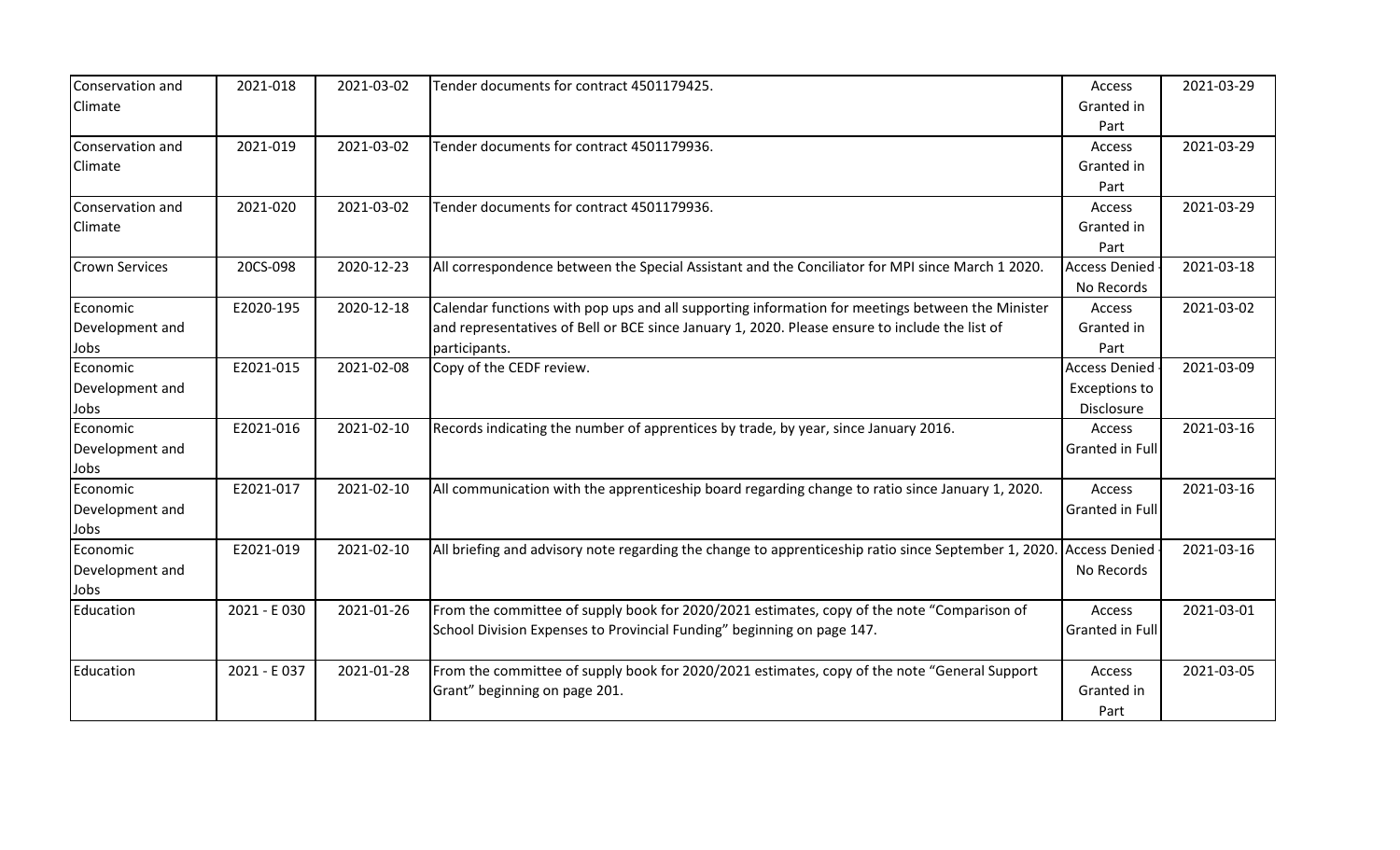| Education                | 2021 - E 040 | 2021-02-09 | Records regarding the activities of the textbook bureau, including, but not limited to, descriptions                                                         | Access               | 2021-03-11 |
|--------------------------|--------------|------------|--------------------------------------------------------------------------------------------------------------------------------------------------------------|----------------------|------------|
|                          |              |            | and memos regarding their activity. Please also include a staff listing. April 1, 2020 to current.                                                           | Granted in           |            |
|                          |              |            |                                                                                                                                                              | Part                 |            |
| Education                | 2021 - E041  | 2021-02-09 | Briefing and advisory notes, and all records of the Textbook Bureau. April 1, 2020 to current.                                                               | Access               | 2021-03-15 |
|                          |              |            |                                                                                                                                                              | Granted in           |            |
|                          |              |            |                                                                                                                                                              | Part                 |            |
| Education                | 2021 - E 042 | 2021-02-09 | Copy of the school's funding package that went to school divisions on February 5th, 2021.                                                                    | Access               | 2021-03-11 |
|                          |              |            |                                                                                                                                                              | Granted in           |            |
|                          |              |            |                                                                                                                                                              | Part                 |            |
| Education                | 2021 - E 044 | 2021-02-16 | How many Manitoba Certified and Qualified Clinicians were/are registered in MB and employed by                                                               | <b>Access Denied</b> | 2021-03-18 |
|                          |              |            | Kelsey School Division for 2016, 2017, 2018, 2019, 2020 & 2021.                                                                                              | <b>Exceptions to</b> |            |
|                          |              |            |                                                                                                                                                              | Disclosure           |            |
| Education                | 2021 - E045  | 2021-02-16 | How many Manitoba Certified and Qualified Student Services Administrators/Coordinators were/are Access Denied                                                |                      | 2021-03-18 |
|                          |              |            | registered in MB and employed by Kelsey School Division for 2016, 2017, 2018, 2019, 2020 & 2021.                                                             | No Records           |            |
| Education                | 2021 - E 046 | 2021-02-25 | Please provide a list of all incidents in which a teacher was reprimanded, suspended, fined, ordered                                                         | Access               | 2021-03-26 |
|                          |              |            | to have additional training or had their teaching certificate revoked for the period of Jan. 1, 2020                                                         | Granted in           |            |
|                          |              |            | and Dec. 31. 2020, inclusive. Please include the teacher's name, the year of the discipline, the year                                                        | Part                 |            |
|                          |              |            | of the incident, a description of the offence, and which disciplinary measure was taken <applicant< td=""><td></td><td></td></applicant<>                    |                      |            |
|                          |              |            | clarified request is for 2010 to 2020>.                                                                                                                      |                      |            |
| Education                | 2021-E038    | 2021-01-28 | The number of early, middle and high school students in Manitoba learning on-line via Distance                                                               | Access               | 2021-03-09 |
|                          |              |            | learning; using InformNet; attending on-line classes; using blended learning and attending in-person. Granted in Full<br>[Detailed list attached to request] |                      |            |
| <b>Executive Council</b> | 20EC-050     | 2020-06-15 | Since its inception in May, 2020, number of times the Premier's Economic Opportunities Advisory                                                              | <b>Access Denied</b> | 2021-03-11 |
|                          |              |            | Board has met and copy of its agendas.                                                                                                                       | No Records           |            |
| <b>Executive Council</b> | 20EC-070     | 2020-07-14 | Premier's detailed itinerary for his visit to Ottawa in and around July 1, 2020 to July 7, 2020.                                                             | <b>Access Denied</b> | 2021-03-11 |
|                          |              |            |                                                                                                                                                              | No Records           |            |
| <b>Executive Council</b> | 20EC-098     | 2020-08-31 | Number of times the Premier's Economic Opportunities Advisory Board has met, number of times                                                                 | <b>Access Denied</b> | 2021-03-11 |
|                          |              |            | the premier has been in attendance, attendance for each meeting and any reports or written                                                                   | No Records           |            |
|                          |              |            | information provided to government from the Board.                                                                                                           |                      |            |
| <b>Executive Council</b> | 20EC-131     | 2020-12-01 | All communication from Patricia Solman since January 1, 2021.                                                                                                | <b>Access Denied</b> | 2021-03-01 |
|                          |              |            |                                                                                                                                                              | No Records           |            |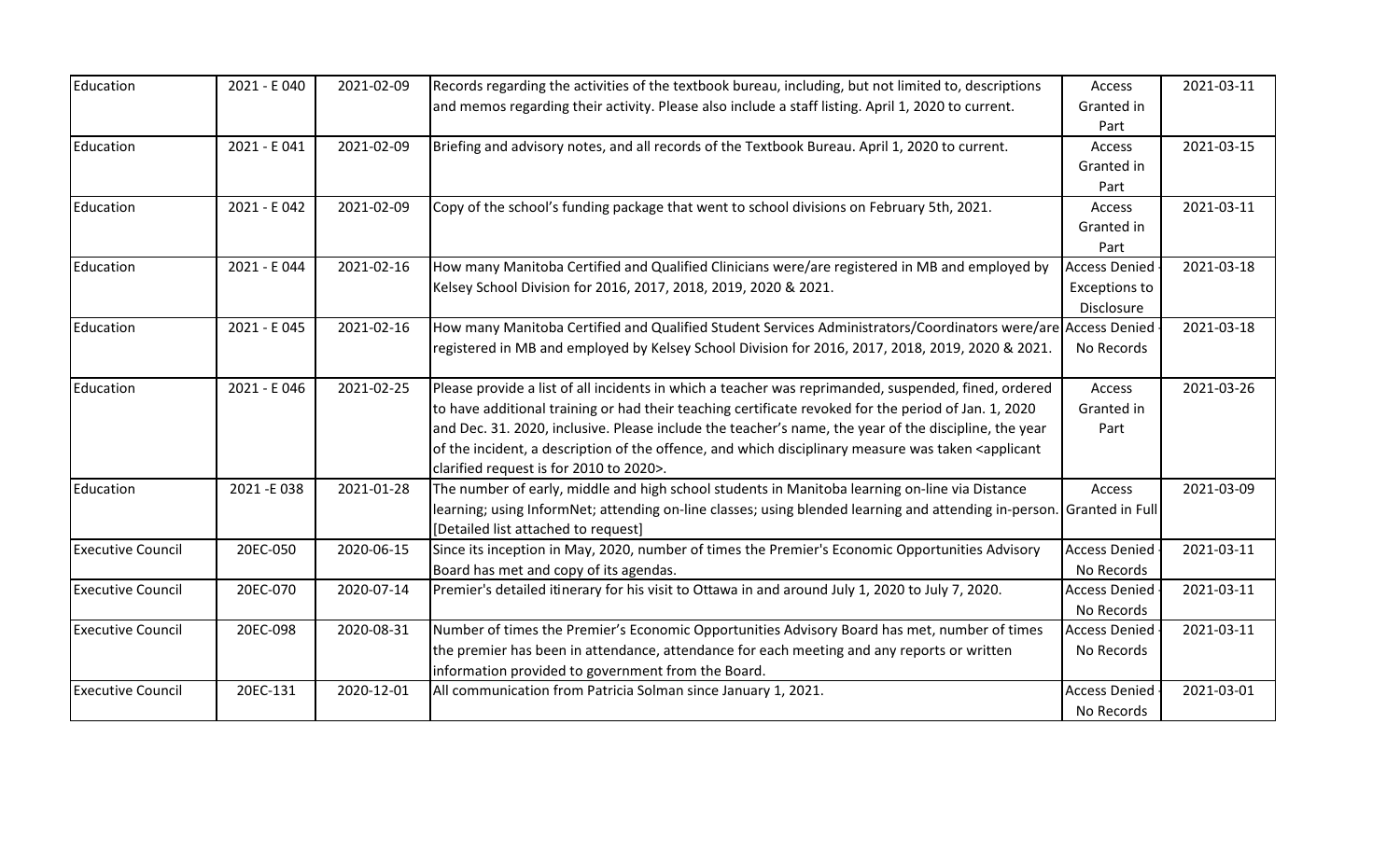| <b>Executive Council</b> | 21EC-005 | 2021-01-28 | Table of contents for the Premier's binder as related to the committee of supply as referenced in                                                                                                                                                                                                                                                                                                                                                   | <b>Access Denied</b>               | 2021-03-11 |
|--------------------------|----------|------------|-----------------------------------------------------------------------------------------------------------------------------------------------------------------------------------------------------------------------------------------------------------------------------------------------------------------------------------------------------------------------------------------------------------------------------------------------------|------------------------------------|------------|
|                          |          |            | the ANA Supply book Print. Please search records between March 1, 2020 and December 3, 2020.                                                                                                                                                                                                                                                                                                                                                        | No Records                         |            |
| <b>Executive Council</b> | 21EC-009 | 2021-02-12 | List of all people who stepped down, resigned, fired or left as a result of the Premier's directive<br>regarding travel since February 1, 2021.                                                                                                                                                                                                                                                                                                     | <b>Access Denied</b><br>No Records | 2021-03-11 |
| <b>Executive Council</b> | 21EC-012 | 2021-02-18 | Briefing and advisory notes on Providence Therapeutics since March, 2020.                                                                                                                                                                                                                                                                                                                                                                           | <b>Access Denied</b><br>No Records | 2021-03-18 |
| <b>Executive Council</b> | 21EC-018 | 2021-10-18 | Table of contents for the Spring 2021 Housebook. Timeframe: January 1, 2021 to<br>March 9, 2021.                                                                                                                                                                                                                                                                                                                                                    | <b>Access Denied</b><br>No Records | 2021-03-18 |
| <b>Families</b>          | 2020-267 | 2020-12-20 | Information that shows how each of the 8 block funded CFS agencies expended their child<br>maintenance funding in the 2018-2019 fiscal year. Please include separate totals as follows:<br>Total spent on child maintenance-related activities/purposes by agency<br>Total spent on prevention-related activities/purposes by agency (if applicable)<br>Total spent on other activities/purposes by agency (if applicable)<br>Date Range: 2018-2019 | Access<br><b>Granted in Full</b>   | 2021-03-02 |
| <b>Families</b>          | 2020-268 | 2020-12-20 | Information that shows the total provincial child maintenance funding provided to each of the 8<br>block funded CFS agencies for the fiscal year 2018-2019.                                                                                                                                                                                                                                                                                         | Access<br>Granted in Full          | 2021-03-02 |
| Families                 | 2021-08  | 2021-01-08 | From the committee of supply book for 2020/2021 estimates, copy of note 2.5 (A) under "Adult<br>Disability Services".                                                                                                                                                                                                                                                                                                                               | Access<br><b>Granted in Full</b>   | 2021-03-09 |
| Families                 | 2021-20  | 2021-01-11 | From the committee of supply book for 2020/2021 estimates, copy of note 2.19 under<br>'Employment, Income and Rental Assistance (EIA)".                                                                                                                                                                                                                                                                                                             | Access<br>Granted in<br>Part       | 2021-03-10 |
| <b>Families</b>          | 2021-21  | 2021-01-11 | From the committee of supply book for 2020/2021 estimates, copy of note 2.20 under<br>'Employment, Income and Rental Assistance (EIA)".                                                                                                                                                                                                                                                                                                             | Access<br>Granted in<br>Part       | 2021-03-10 |
| Families                 | 2021-22  | 2021-01-11 | From the committee of supply book for 2020/2021 estimates, copy of note 2.21 under<br>'Employment, Income and Rental Assistance (EIA)".                                                                                                                                                                                                                                                                                                             | Access<br>Granted in<br>Part       | 2021-03-10 |
| <b>Families</b>          | 2021-23  | 2021-01-11 | From the committee of supply book for 2020/2021 estimates, copy of note 2.22 under<br>'Employment, Income and Rental Assistance (EIA)".                                                                                                                                                                                                                                                                                                             | Access<br>Granted in<br>Part       | 2021-03-10 |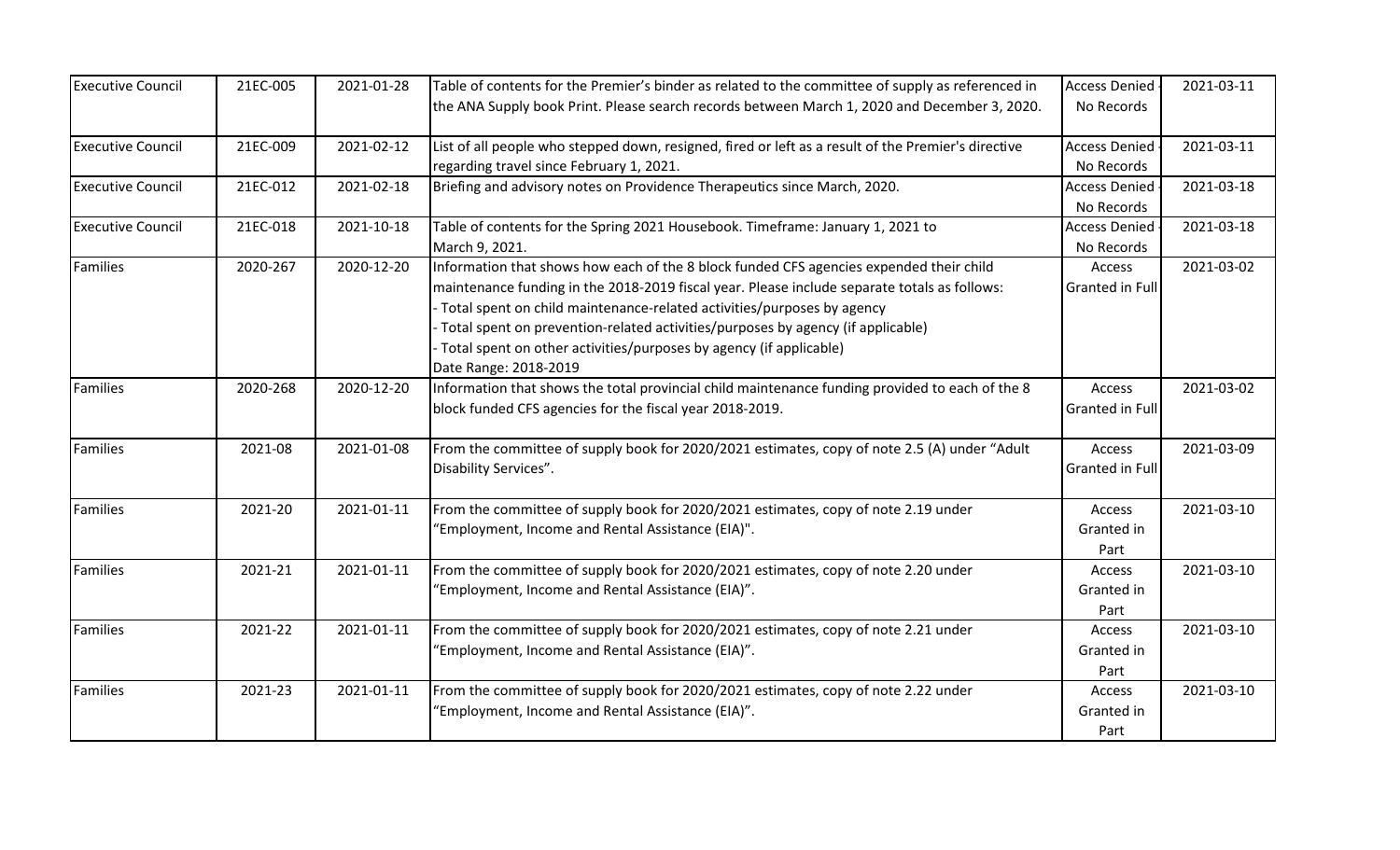| Families                          | 2021-51   | 2021-01-19 | From the committee of supply book for 2020/2021 estimates, copy of note 4.20 under "Early<br>Learning and Child Care".                                                                                                  | Access<br>Granted in Full                                  | 2021-03-15 |
|-----------------------------------|-----------|------------|-------------------------------------------------------------------------------------------------------------------------------------------------------------------------------------------------------------------------|------------------------------------------------------------|------------|
| <b>Families</b>                   | 2021-52   | 2021-01-19 | From the committee of supply book for 2020/2021 estimates, copy of note 4.21 under "Early<br>Learning and Child Care".                                                                                                  | Access<br>Granted in Full                                  | 2021-03-15 |
| <b>Families</b>                   | 2021-53   | 2021-01-19 | From the committee of supply book for 2020/2021 estimates, copy of note 4.22 under "Early<br>Learning and Child Care".                                                                                                  | Access<br>Granted in<br>Part                               | 2021-03-15 |
| <b>Families</b>                   | 2021-59   | 2021-02-03 | Copy of the KPMG Child Care Review.                                                                                                                                                                                     | <b>Access Denied</b><br><b>Exceptions to</b><br>Disclosure | 2021-03-03 |
| <b>Families</b>                   | 2021-62   | 2021-02-10 | List of all agencies who have not completed Service Purchase Agreements or refused to sign SPAs<br>since January 1, 2020.                                                                                               | <b>Access Denied</b><br><b>Exceptions to</b><br>Disclosure | 2021-03-11 |
| Finance                           | 20FIN-135 | 2020-07-06 | Copy of the term sheet for the services of Morneau Shepell. Timeline: Jan. 1, 2020 to July 6, 2020.                                                                                                                     | Access<br>Granted in<br>Part                               | 2021-03-04 |
| Finance                           | 20FIN-208 | 2020-08-31 | Copy of the contract with Morneau Chapelle (sic                                                                                                                                                                         | <b>Access Denied</b><br><b>Exceptions to</b><br>Disclosure | 2021-03-04 |
| Finance                           | 20FIN-301 | 2020-11-27 | Amounts budgeted and amounts spent to date on government's COVID-19 economic support<br>programs, including the GAP program, wage subsidy and summer student programs.                                                  | <b>Access Denied</b><br>Records<br>Available in 90<br>days | 2021-03-04 |
| Finance                           | 20FIN-302 | 2020-12-03 | Amounts donated to the Province of Manitoba broken down by year for the last 10 years including a<br>year-to-date total for the current year. Please indicate if tax receipts were issued for the all the<br>donations. | Access<br>Granted in<br>Part                               | 2021-03-22 |
| <b>Health and Seniors</b><br>Care | 045-21    | 2021-01-29 | All records associated with the names and positions of people authorized to open or close the<br>Health Incident Command Structure.                                                                                     | <b>Access Denied</b><br>No Records                         | 2021-03-01 |
| <b>Health and Seniors</b><br>Care | 046-21    | 2021-01-29 | Who is the provincial immunization director?                                                                                                                                                                            | Access<br><b>Granted in Full</b>                           | 2021-03-01 |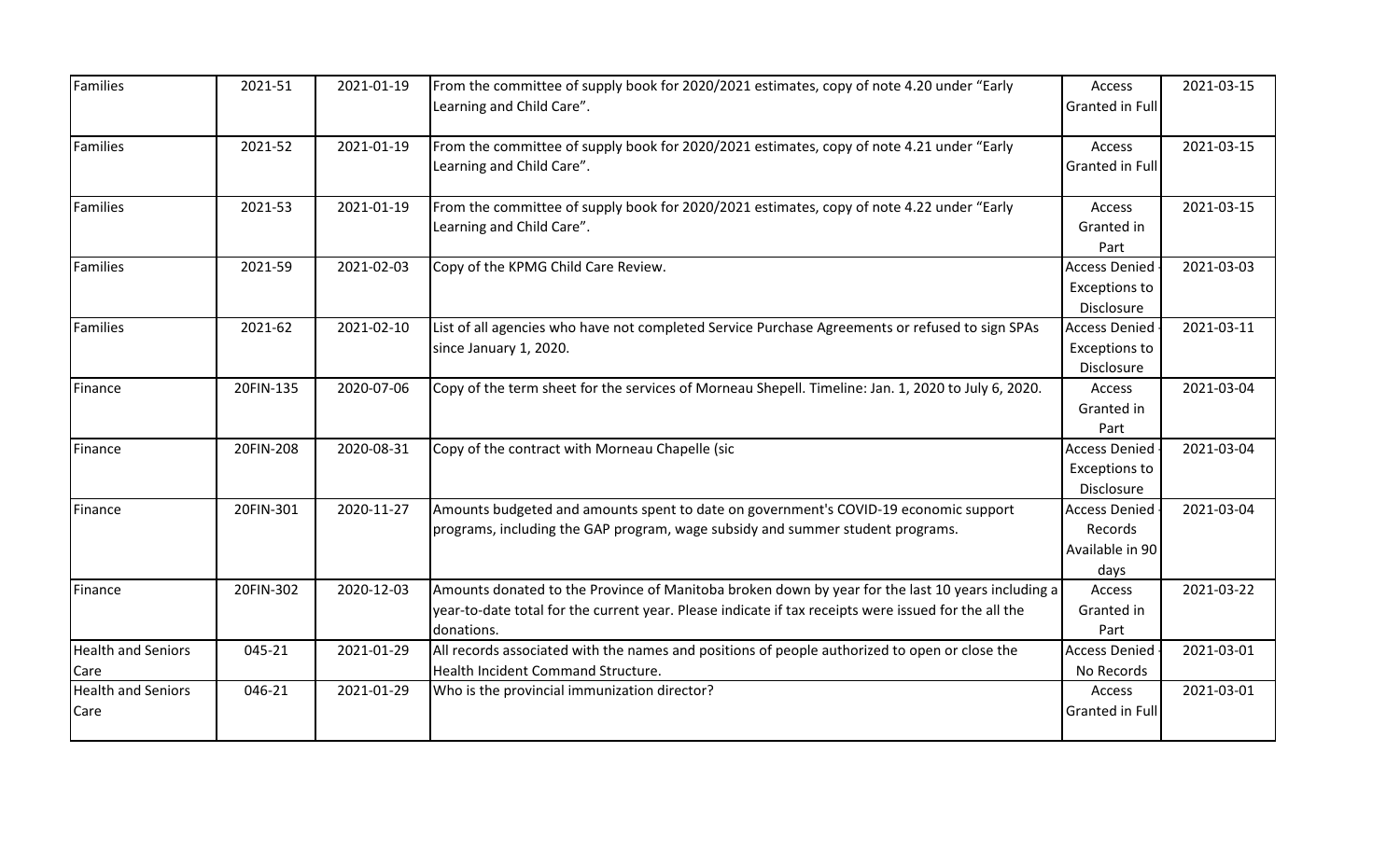| <b>Health and Seniors</b> | 047-21 | 2021-01-29 | Briefing, advisory notes and records associated with the development of the review/report led by    | Access               | 2021-03-01 |
|---------------------------|--------|------------|-----------------------------------------------------------------------------------------------------|----------------------|------------|
| Care                      |        |            | Dr. Lynn Stevenson.                                                                                 | Granted in           |            |
|                           |        |            |                                                                                                     | Part                 |            |
| <b>Health and Seniors</b> | 048-21 | 2021-02-02 | Can I get the number of deaths for each year in Manitoba for Flu. Separated by group and year, as   | Access               | 2021-03-04 |
| Care                      |        |            | well as total deaths from all causes for each year from 2015 to 2020.                               | Granted in Full      |            |
| <b>Health and Seniors</b> | 049-21 | 2021-02-02 | All records of government business conducted on account [email removed].                            | <b>Access Denied</b> | 2021-03-04 |
| Care                      |        |            |                                                                                                     | <b>Exceptions to</b> |            |
|                           |        |            |                                                                                                     | Disclosure           |            |
| <b>Health and Seniors</b> | 050-21 | 2021-02-03 | All correspondence regarding COVID 19 quarantines and travel to and from the Town of Churchill      | Access               | 2021-03-05 |
| Care                      |        |            | since January 1, 2020.                                                                              | Granted in           |            |
|                           |        |            |                                                                                                     | Part                 |            |
| <b>Health and Seniors</b> | 051-21 | 2021-02-03 | The number of people hired through the David Alpin Group for the Public Health Contact Centre.      | <b>Access</b>        | 2021-03-05 |
| Care                      |        |            |                                                                                                     | Granted in Full      |            |
|                           |        |            |                                                                                                     |                      |            |
| <b>Health and Seniors</b> | 052-21 | 2021-02-03 | With regard to the Public Health Virtual Contact Centre: briefing and advisory notes, staffing      | Access               | 2021-03-05 |
| Care                      |        |            | numbers, organizational responsibilities, organizational chart, staff list, duties, and budget.     | Granted in           |            |
|                           |        |            |                                                                                                     | Part                 |            |
| <b>Health and Seniors</b> | 054-21 | 2021-02-03 | With regard to the April 28, 2020 press release: "PROVINCE INCREASES COVID-19 TESTING CRITERIA      | <b>Access Denied</b> | 2021-03-05 |
| Care                      |        |            | AND CAPACITY", all progress reports to date.                                                        | No Records           |            |
| <b>Health and Seniors</b> | 055-21 | 2021-02-03 | List of recommendations implemented in regards to the review by Dr. Lynn Stevenson.                 | Access granted       | 2021-03-05 |
| Care                      |        |            |                                                                                                     | in full              |            |
| <b>Health and Seniors</b> | 056-21 | 2021-02-03 | List of all those given access to send or receive emails from account VITF@gov.mb.ca.               | <b>Access Denied</b> | 2021-03-05 |
| Care                      |        |            |                                                                                                     | No Records           |            |
| <b>Health and Seniors</b> | 058-21 | 2021-02-10 | Copies of signed Orders in Council for the appointments of all Board members present at a Board     | <b>Access Denied</b> | 2021-03-12 |
| Care                      |        |            | meeting of the Winnipeg Regional Health Authority on August 25, 2016 (minutes attached).            | No Records           |            |
| <b>Health and Seniors</b> | 059-21 | 2021-02-11 | Records with statistics in approximate percentages that show the cause of COVID-19 infections from  | Access               | 2021-03-12 |
| Care                      |        |            | December 16, 2020 to January 31, 2021 (or the latest available information), breaking down the      | Granted in Full      |            |
|                           |        |            | cause of infection into the most common categories contact tracers are finding is the source behind |                      |            |
|                           |        |            | infection. Example: shopping, restaurants, household transmission, travel, faith-based-gatherings,  |                      |            |
|                           |        |            | workplace acquisition, parties, bars, sex, etc.                                                     |                      |            |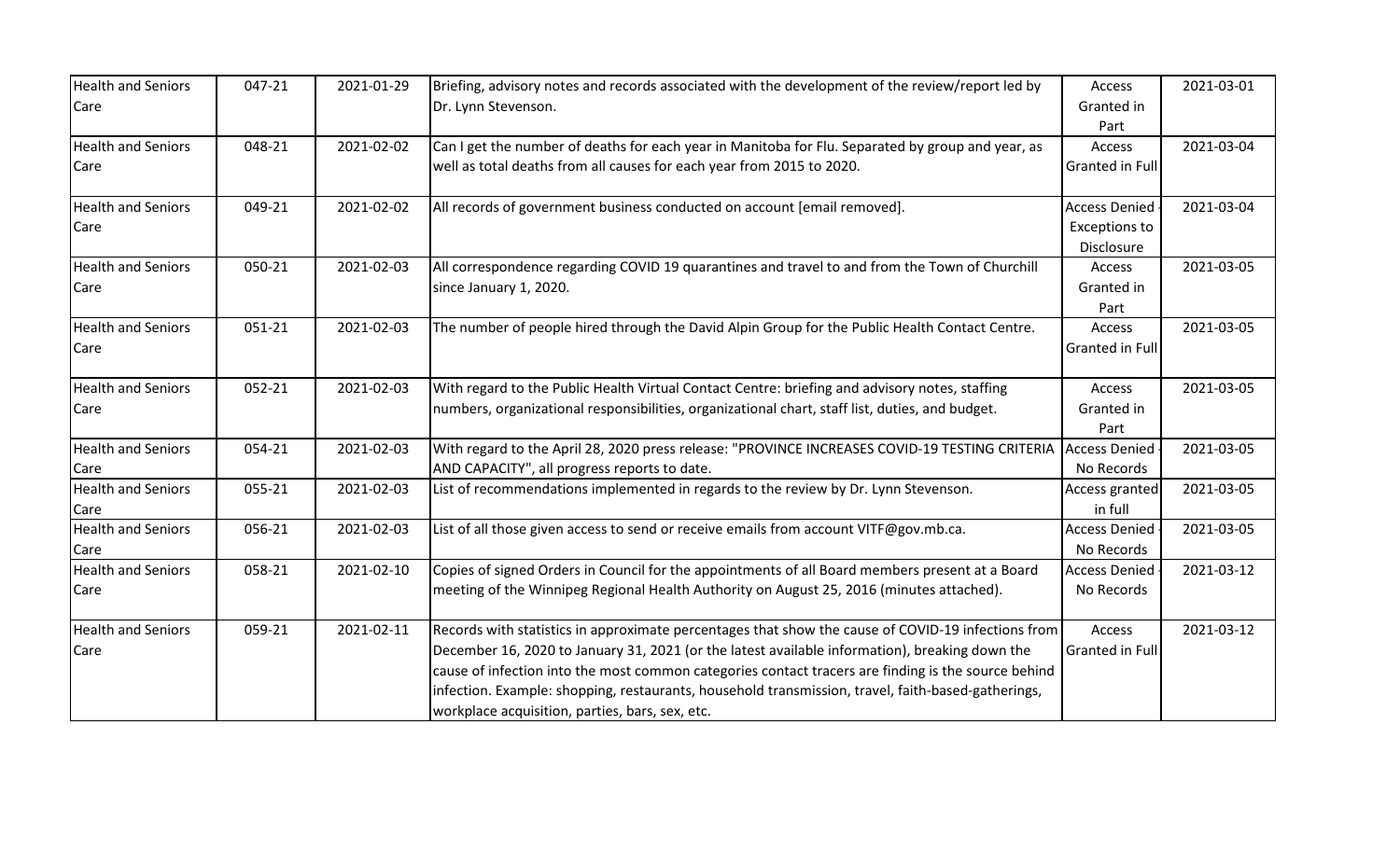| <b>Health and Seniors</b> | 060-21 | 2021-02-16 | A list of insured and uninsured surgeries and procedures associated with the treatment of gender     | Access                 | 2021-03-18 |
|---------------------------|--------|------------|------------------------------------------------------------------------------------------------------|------------------------|------------|
| Care                      |        |            | dysphoria, along with the criteria for referral and/or approval from MHSC for insured benefits,      | Granted in             |            |
|                           |        |            | including revisions to the list or criteria within the specified date range. Any briefing notes,     | Part                   |            |
|                           |        |            | memorandums, directives, circulars, policies or other government documents including any drafts,     |                        |            |
|                           |        |            | that provide MHSC staff with instructions on how to respond to applications for benefits with        |                        |            |
|                           |        |            | respect to the treatment of gender dysphoria, describe MHSC - Insured Benefits Insurance Division    |                        |            |
|                           |        |            | decision-making processes, or address the criteria for determinations of whether a procedure is      |                        |            |
|                           |        |            | "medically required" under the Health Services Insurance Act and its regulations.                    |                        |            |
| <b>Health and Seniors</b> | 061-21 | 2021-02-16 | Communication from and to Dr. Brent Roussin that references the novel coronavirus or the China       | <b>Access Denied</b>   | 2021-03-18 |
| Care                      |        |            | virus or Wuhan virus between March 9-15.                                                             | <b>Exceptions to</b>   |            |
|                           |        |            |                                                                                                      | Disclosure             |            |
| <b>Health and Seniors</b> | 062-21 | 2021-02-16 | All communications from and to Cameron Friesen and or Deputy Minister of Health and or Assistant     | Access                 | 2021-03-18 |
| Care                      |        |            | deputy minister of health that references the novel coronavirus or the China virus or Wuhan virus    | Granted in             |            |
|                           |        |            | between Jan. 25-30                                                                                   | Part                   |            |
| <b>Health and Seniors</b> | 063-21 | 2021-02-16 | All communications from and to Cameron Friesen and or Deputy Minister of Health and or Assistant     | <b>Access Denied</b>   | 2021-03-18 |
| Care                      |        |            | deputy minister of health about the Filipino community or people from the Philippines in relation to | No Records             |            |
|                           |        |            | coronavirus between March 12-20.                                                                     |                        |            |
| <b>Health and Seniors</b> | 068-21 | 2021-02-18 | All records regarding the name of the individual(s) who ordered the closure of the Health Incident   | <b>Access Denied</b>   | 2021-03-19 |
| Care                      |        |            | Command Structure.                                                                                   | No Records             |            |
| <b>Health and Seniors</b> | 069-21 | 2021-02-18 | Name of individual(s) authorized to close or stand down the Health Incident Command Structure.       | <b>Access Denied</b>   | 2021-03-19 |
| Care                      |        |            |                                                                                                      | No Records             |            |
| <b>Health and Seniors</b> | 070-21 | 2021-02-18 | Briefing and advisory notes regarding cancelled or delayed surgeries since March 1, 2020.            | <b>Access Denied</b>   | 2021-03-19 |
| Care                      |        |            |                                                                                                      | No Records             |            |
| <b>Health and Seniors</b> | 071-21 | 2021-02-18 | Records indicating the current backlog or waitlist of surgeries.                                     | Access                 | 2021-03-19 |
| Care                      |        |            |                                                                                                      | <b>Granted in Full</b> |            |
|                           |        |            |                                                                                                      |                        |            |
| <b>Health and Seniors</b> | 073-21 | 2021-02-19 | Briefing and advisory notes regarding the vaccine rollout since December 1, 2020.                    | <b>Access Denied</b>   | 2021-03-19 |
| Care                      |        |            |                                                                                                      | No Records             |            |
| <b>Health and Seniors</b> | 074-21 | 2021-02-19 | Briefing and advisory notes, and all records regarding a seniors advocate as well as any reports or  | <b>Access Denied</b>   | 2021-03-19 |
| Care                      |        |            | proposals regarding a seniors advocate since August 1, 2020.                                         | No Records             |            |
| <b>Health and Seniors</b> | 076-21 | 2021-02-22 | All emails sent and received by deputy minister and assistant deputy ministers that mention the      | Access                 | 2021-03-24 |
| Care                      |        |            | word Hutterites. Date range: July 13 - 30.                                                           | Granted in             |            |
|                           |        |            |                                                                                                      | Part                   |            |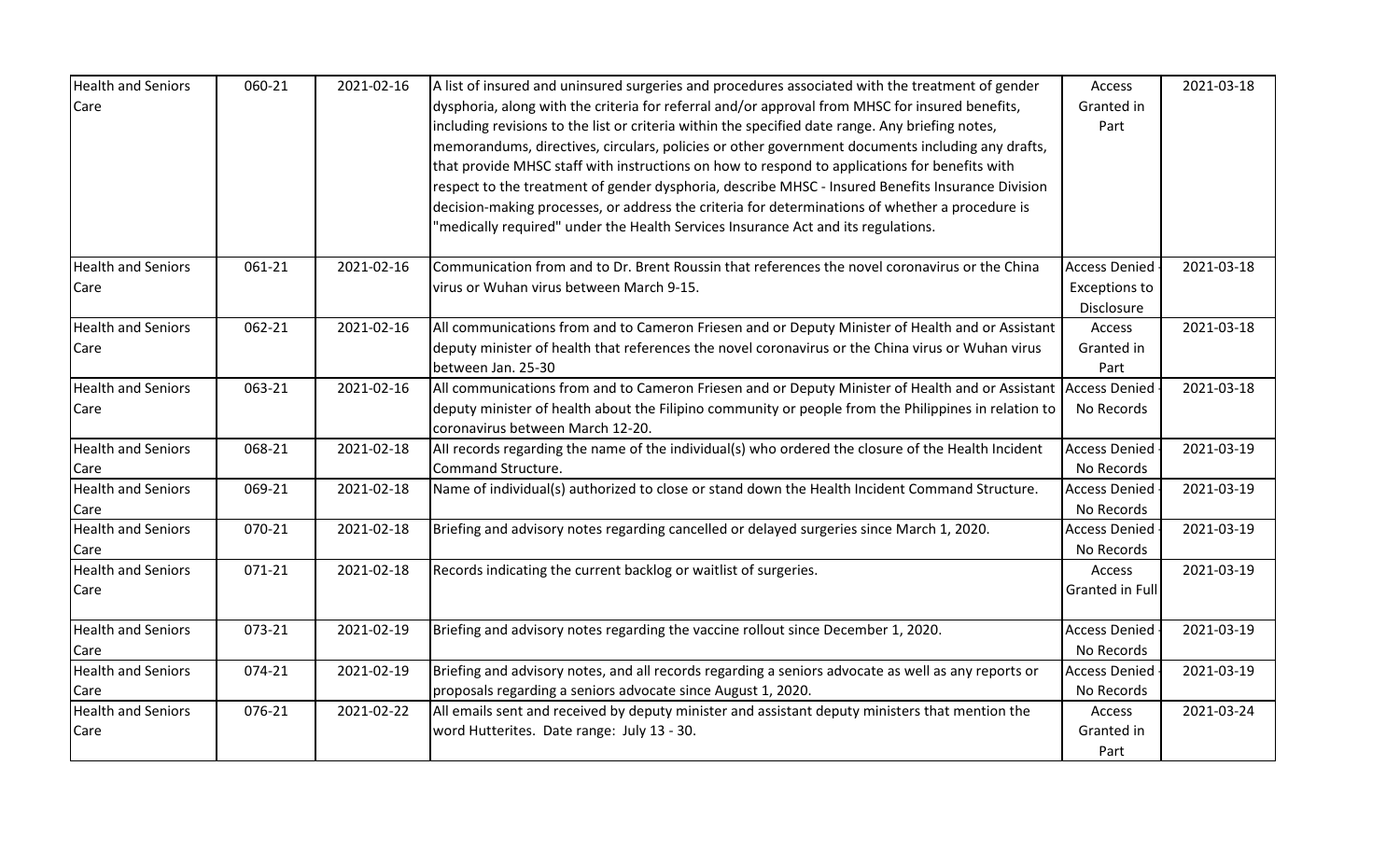| <b>Health and Seniors</b><br>Care    | 077-21                      | 2021-02-22 | Any briefing notes and or presentations and or reports created on the subject of mobile testing in<br>Hutterite and/or communal living settings. Date Range from March 1, 2020 to date of receipt.                                                                                                                                                                                                                                                 | <b>Access Denied</b><br>No Records                         | 2021-03-24 |
|--------------------------------------|-----------------------------|------------|----------------------------------------------------------------------------------------------------------------------------------------------------------------------------------------------------------------------------------------------------------------------------------------------------------------------------------------------------------------------------------------------------------------------------------------------------|------------------------------------------------------------|------------|
| <b>Health and Seniors</b><br>Care    | 078-21                      | 2021-02-22 | All communications sent and received by the deputy minister and or assistant deputy minister<br>related to the Churchill High School COVID-19 case as announced on Sept. 9, 2020 Date range:<br>September 7-15. 2020.                                                                                                                                                                                                                              | Access<br>Granted in<br>Part                               | 2021-03-24 |
| <b>Health and Seniors</b><br>Care    | 079-21                      | 2021-02-22 | Please provide access in to the central database, in CSV-form if available, that tracks all the vaccines<br>administered in Manitoba, redacting the name, full birthday and health care number of the<br>individual, but maintaining all other vital information such as birth year, occupation and or any other<br>information that is tracked in the database. Date range: first date of vaccine administered in<br>Manitoba to date of receipt. | <b>Access Denied</b><br><b>Exceptions to</b><br>Disclosure | 2021-03-24 |
| <b>Health and Seniors</b><br>Care    | 084-21                      | 2021-02-26 | Weekly COVID alert keys generated (Manitoba) Weekly COVID alert keys claimed (Manitoba) From<br>January 17 to February 21, 2021.                                                                                                                                                                                                                                                                                                                   | Access<br><b>Granted in Full</b>                           | 2021-03-26 |
| <b>Health and Seniors</b><br>Care    | 091-21                      | 2021-02-26 | Please provide all special orders, instructions and precautions issued in 2020 by MB Health and its<br>related organizations, to hospital and PCH staff to protect them from infection by the COVID-19<br>virus.                                                                                                                                                                                                                                   | Access<br><b>Granted in Full</b>                           | 2021-03-29 |
| <b>Health and Seniors</b><br>Care    | 092-21                      | 2021-03-21 | Please provide the number of individuals that have contracted COVID-19 twice or more. For<br>individuals that have tested positive for COVID-19 twice or more, please provide data in two<br>columns with the number of times an individual tested positive and the number of individuals<br>associated with the number of times. Please provide data since March 1, 2020 to present.                                                              | Access<br><b>Granted in Full</b>                           | 2021-03-31 |
| <b>Health and Seniors</b><br>Care    | 093-21                      | 2021-02-26 | Please provide the product monograph for all vaccines in MB used to protect Manitobans from<br>COVID-19. Please provide all information available from the makers on the conditions to be met<br>before it is administered to patients.                                                                                                                                                                                                            | Access<br><b>Granted in Full</b>                           | 2021-03-31 |
| Indigenous and<br>Northern Relations | <b>INR FIPPA</b><br>2020-07 | 2020-05-07 | Item Description: 33697 - log bundling and Booming (2 files) Date: 1974-1983<br>Fonds/Series Title: Northern Development Agreement activity files<br>Accession<br>No.: GR2888/ Location: K-12-3-4/ Original Format: Textual records<br>This file is listed at the Provincial Archives of Manitoba                                                                                                                                                  | Access<br>Granted in<br>Part                               | 2021-03-08 |
| Indigenous and<br>Northern Relations | <b>INR FIPPA</b><br>2021-01 | 2021-01-28 | From the committee of supply book for 2020/2021 estimates, copy of note "Northern Affairs Branch<br>Review."                                                                                                                                                                                                                                                                                                                                       | Access<br>Granted in<br>Part                               | 2021-03-25 |
| Indigenous and<br>Northern Relations | <b>INR FIPPA</b><br>2021-04 | 2021-01-28 | From the committee of supply book for 2020/2021 estimates, copy of note "Safe Drinking Water -<br>Northern Affairs Communities."                                                                                                                                                                                                                                                                                                                   | Access<br>Granted in<br>Part                               | 2021-03-25 |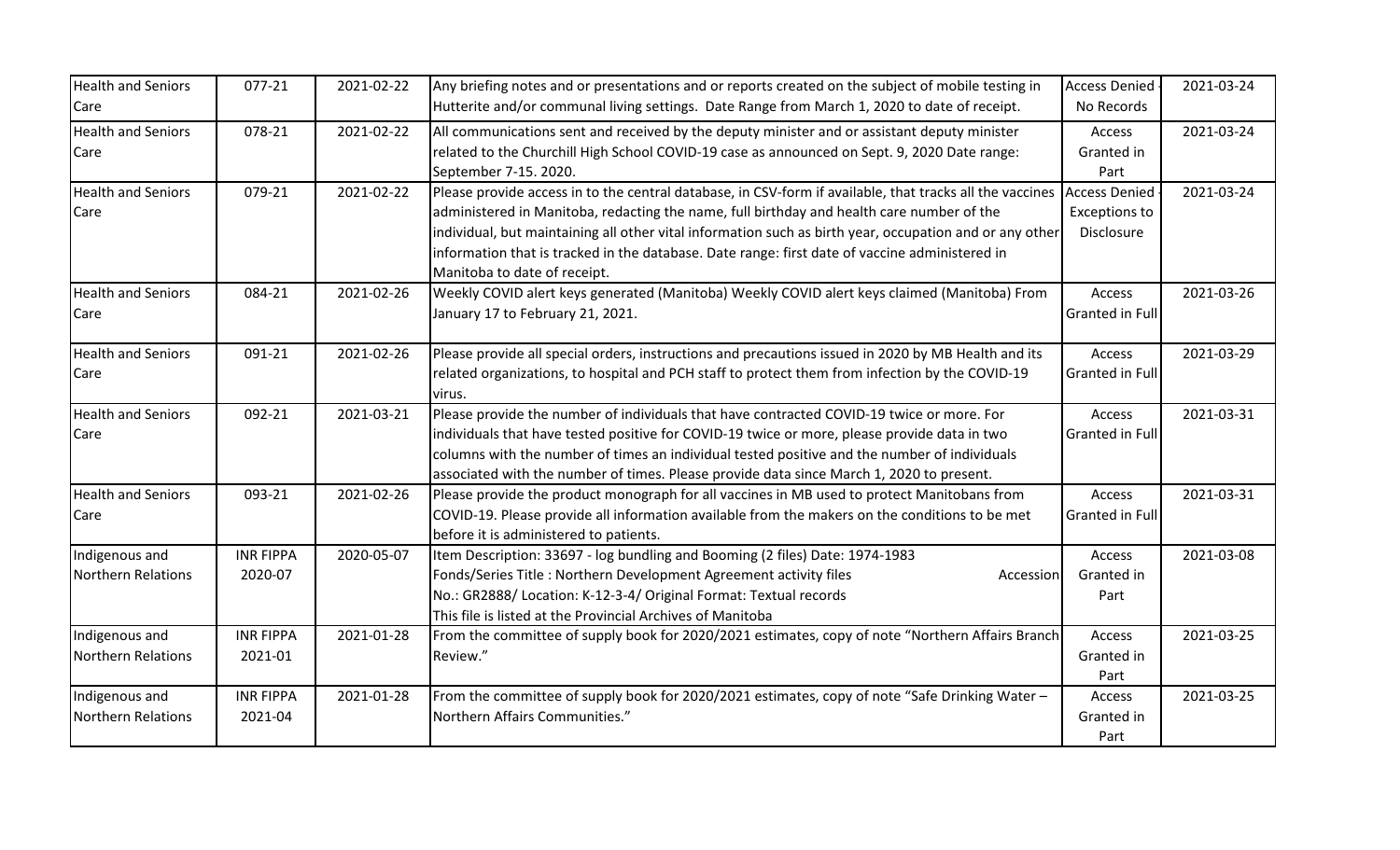| Indigenous and            | <b>INR FIPPA</b> | 2021-01-29 | From the committee of supply book for 2020/2021 estimates, copy of note "National Inquiry into        | Access               | 2021-03-25 |
|---------------------------|------------------|------------|-------------------------------------------------------------------------------------------------------|----------------------|------------|
| Northern Relations        | 2021-06          |            | Missing and Murdered Indigenous Women and Girls."                                                     | Granted in Full      |            |
| Indigenous and            | <b>INR FIPPA</b> | 2021-01-28 | From the committee of supply book for 2020/2021 estimates, copy of note "Duty to Consult."            | Access               | 2021-03-08 |
| <b>Northern Relations</b> | 2021-07          |            |                                                                                                       | Granted in           |            |
|                           |                  |            |                                                                                                       | Part                 |            |
| Indigenous and            | <b>INR FIPPA</b> | 2021-01-29 | From the committee of supply book for 2020/2021 estimates, copy of note "Northern Airports."          | Access               | 2021-03-25 |
| <b>Northern Relations</b> | 2021-08          |            |                                                                                                       | Granted in Full      |            |
| Indigenous and            | <b>INR FIPPA</b> | 2021-02-01 | From the committee of supply book for 2020/2021 estimates, copy of note "Fox Lake Cree Nation."       | Access               | 2021-03-08 |
| Northern Relations        | 2021-09          |            |                                                                                                       | Granted in           |            |
|                           |                  |            |                                                                                                       | Part                 |            |
| Indigenous and            | <b>INR FIPPA</b> | 2021-02-01 | From the committee of supply book for 2020/2021 estimates, copy of note "Communities Economic         | Access               | 2021-03-25 |
| <b>Northern Relations</b> | 2021-10          |            | Development Fund - Business Loans Programs (Economic Development and Training)."                      | Granted in Full      |            |
| Indigenous and            | <b>INR FIPPA</b> | 2021-02-01 | From the committee of supply book for 2020/2021 estimates, copy of note "Cost-Shared Northern         | Access               | 2021-03-25 |
| Northern Relations        | 2021-12          |            | Infrastructure Projects (Central Services)."                                                          | Granted in Full      |            |
| Indigenous and            | <b>INR FIPPA</b> | 2021-02-03 | From the committee of supply book for 2020/2021 estimates, copy of note "Indigenous and               | Access               | 2021-03-08 |
| Northern Relations        | 2021-13          |            | Northern Initiatives Fact Sheet and Top Issues (from Premier's Binder)."                              | Granted in Full      |            |
| Indigenous and            | <b>INR FIPPA</b> | 2021-02-03 | From the committee of supply book for 2020/2021 estimates, copy of note "Expansion of                 | Access               | 2021-03-25 |
| <b>Northern Relations</b> | 2021-14          |            | Broadband Services (Central Services)."                                                               | Granted in Full      |            |
| Infrastructure            | 20-078           | 2020-09-09 | In 2020/2021, records indicating the budget and actual amounts spent on building permanent, all       | Access               | 2021-03-31 |
|                           |                  |            | season roads for designed east side communities. For clarify, the 'east side communities' include:    | Granted in Full      |            |
|                           |                  |            | Hollow Water First Nation, Bloodvein First Nation, Pauingassi First Nation, Little Grand Rapids First |                      |            |
|                           |                  |            | Nation, Berens River First Nation, Poplar River First Nation, Norway House Cree Nation, Cross Lake    |                      |            |
|                           |                  |            | First Nation, Bunibonibee Cree Nation, Manto Sipi Cree Nation, God's Lake First Nation,               |                      |            |
|                           |                  |            | Wasagamack First Nation, St. Theresa Point First Nation, Garden Hill First Nation and Red Sucker      |                      |            |
|                           |                  |            | Lake First Nation.                                                                                    |                      |            |
| Infrastructure            | 20-085           | 2020-09-24 | Evidence to support the contention that contractor's fees on the Lake St Martin, Lake Manitoba        | <b>Access Denied</b> | 2021-02-02 |
|                           |                  |            | channel "will rise by 10 per cent every six months, starting in November."                            | No Records           |            |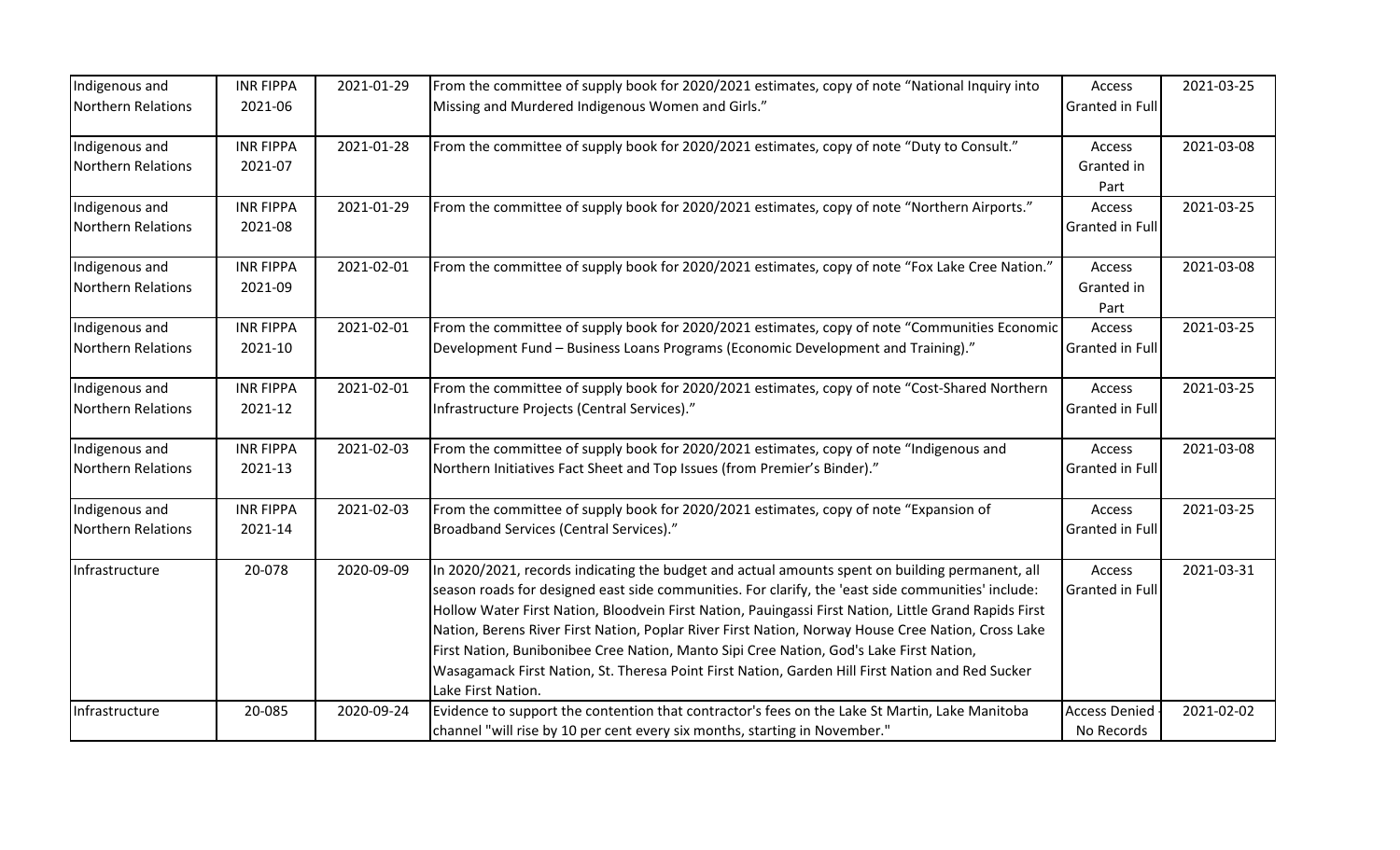| Justice | 2021-033 | 2021-01-15 | Final copies of all memorandums, presentations, briefing notes, or other similar documents            | Access               | 2021-03-18 |
|---------|----------|------------|-------------------------------------------------------------------------------------------------------|----------------------|------------|
|         |          |            | regarding COVID-19 and correctional institutions or probation offices. From January 5, 2020 (WHO      | Granted in           |            |
|         |          |            | Disease Outbreak News) to March 1, 2020.                                                              | Part                 |            |
| Justice | 2021-034 | 2021-01-15 | Final copies of all memorandums, presentations, briefing notes, or other similar documents            | Access               | 2021-03-18 |
|         |          |            | regarding COVID-19 and correctional institutions or probation offices. From March 1, 2020, to         | Granted in           |            |
|         |          |            | August 30, 2020.                                                                                      | Part                 |            |
| Justice | 2021-038 | 2021-01-15 | Standing orders and policy directives documenting correctional institution COVID-19 screening         | Access               | 2021-03-18 |
|         |          |            | procedures for prisoners, prison staff, oversight body officials, lawyers, and volunteers. January    | Granted in           |            |
|         |          |            | 2020 (WHO Disease Outbreak News) to March 1, 2020.                                                    | Part                 |            |
| Justice | 2021-040 | 2021-01-15 | Statistical overviews tracking the staffing levels in your correctional institutions, including       | Access               | 2021-03-18 |
|         |          |            | correctional officers, health care staff, administrators and other staff members.                     | Granted in Full      |            |
| Justice | 2021-042 | 2021-01-15 | Memorandums, briefing notes, information notes, statistics and powerpoint decks outlining (a)         | Access               | 2021-03-18 |
|         |          |            | health and personal hygiene protocols issued to and measures, (b) outlining cleaning protocols        | Granted in           |            |
|         |          |            | issued to and measures adopted and (c) protocols issued to and measures adopted to promote            | Part                 |            |
|         |          |            | social distancing in your correctional institutions related to COVID-19 pandemic prevention and       |                      |            |
|         |          |            | management. January 2020 (WHO Disease Outbreak News) to March 1, 2020.                                |                      |            |
| Justice | 2021-045 | 2021-01-15 | Statistical overviews on the number and length of lockdowns in your correctional institutions.        | Access               | 2021-03-18 |
|         |          |            | January 2020 (WHO Disease Outbreak News) to March 1, 2020.                                            | Granted in Full      |            |
| Justice | 2021-048 | 2021-01-15 | All records outlining protocols issued to and measures adopted or modified by your correctional       | Access               | 2021-03-18 |
|         |          |            | institutions concerning health and mental health care provision to prisoners and prison staff related | Granted in           |            |
|         |          |            | to COVID-19 prevention, management and treatment. January 2020 (WHO Disease Outbreak News)            | Part                 |            |
|         |          |            | to March 1, 2020.                                                                                     |                      |            |
| Justice | 2021-049 | 2021-01-15 | All documents and electronic materials distributed to prisoners and visitors concerning COVID-19      | Access               | 2021-03-18 |
|         |          |            | measures taken in correctional institutions. January 2020 (WHO Disease Outbreak News) to March        | Granted in           |            |
|         |          |            | 1, 2020.                                                                                              | Part                 |            |
| Justice | 2021-050 | 2021-01-15 | All records documenting the number and nature of grievances related to COVID-19 submitted by          | <b>Access Denied</b> | 2021-03-18 |
|         |          |            | prisoners and prison staff in your correctional institutions. January 2020 (WHO Disease Outbreak      | No Records           |            |
|         |          |            | News) to March 1, 2020.                                                                               |                      |            |
| Justice | 2021-051 | 2021-01-15 | Final copies of all memorandums, presentations, and briefing notes regarding COVID-19 and             | Access               | 2021-03-18 |
|         |          |            | correctional institutions or parole offices. January 2020 (WHO Disease Outbreak News) to March 1,     | Granted in           |            |
|         |          |            | 2020.                                                                                                 | Part                 |            |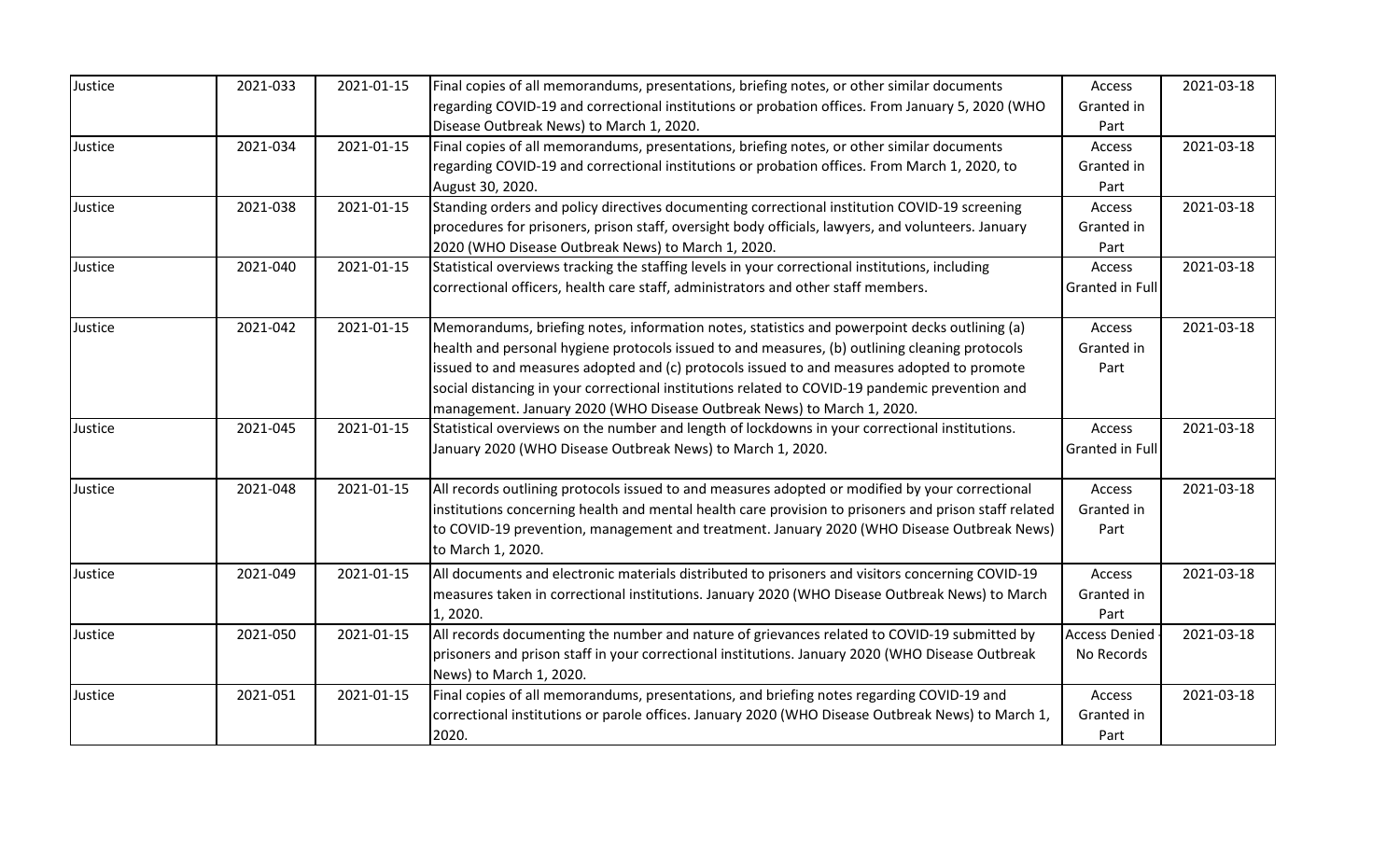| Justice | 2021-052 | 2021-01-15 | Memorandums, briefing notes, information notes, statistics and powerpoint decks pertaining to         | Access                 | 2021-03-18 |
|---------|----------|------------|-------------------------------------------------------------------------------------------------------|------------------------|------------|
|         |          |            | inter-agency communications and meetings with community partners, including non-profit charities.     | Granted in             |            |
|         |          |            | January 2020 (WHO Disease Outbreak News) to March 1, 2020.                                            | Part                   |            |
| Justice | 2021-053 | 2021-01-15 | All modifications to existing and new standing orders, directives and manuals pertaining to the       | Access                 | 2021-03-18 |
|         |          |            | prevention and management of COVID-19 in your correctional institutions. January 2020 (WHO            | Granted in             |            |
|         |          |            | Disease Outbreak News) to March 1, 2020.                                                              | Part                   |            |
| Justice | 2021-055 | 2021-01-15 | Standing orders and policy directives documenting correctional institution COVID-19 screening         | Access                 | 2021-03-18 |
|         |          |            | procedures for prisoners, prison staff, oversight body officials, lawyers, and volunteers. March 1,   | Granted in             |            |
|         |          |            | 2020 to August 30, 2020.                                                                              | Part                   |            |
| Justice | 2021-057 | 2021-01-15 | Statistical overviews tracking the staffing levels in your correctional institutions, including       | Access                 | 2021-03-18 |
|         |          |            | correctional officers, health care staff, administrators and other staff members. March 1, 2020 to    | <b>Granted in Full</b> |            |
|         |          |            | August 30, 2020.                                                                                      |                        |            |
| Justice | 2021-059 | 2021-01-15 | Memorandums, briefing notes, information notes, statistics and powerpoint decks outlining (a)         | Access                 | 2021-03-18 |
|         |          |            | health and personal hygiene protocols issued to and measures, (b) outlining cleaning protocols        | Granted in             |            |
|         |          |            | issued to and measures adopted and (c) protocols issued to and measures adopted to promote            | Part                   |            |
|         |          |            | social distancing in your correctional institutions related to COVID-19 pandemic prevention and       |                        |            |
|         |          |            | management. March 1, 2020 to August 30, 2020.                                                         |                        |            |
| Justice | 2021-062 | 2021-01-15 | Statistical overviews on the number and length of lockdowns in your correctional institutions. March  | Access                 | 2021-03-18 |
|         |          |            | 1, 2020 to August 30, 2020.                                                                           | Granted in Full        |            |
| Justice | 2021-065 | 2021-01-15 | All records outlining protocols issued to and measures adopted or modified by your correctional       | Access                 | 2021-03-18 |
|         |          |            | institutions concerning health and mental health care provision to prisoners and prison staff related | Granted in             |            |
|         |          |            | to COVID-19 prevention, management and treatment. March 1, 2020 to August 30, 2020.                   | Part                   |            |
| Justice | 2021-066 | 2021-01-15 | All documents and electronic materials distributed to prisoners and visitors concerning COVID-19      | Access                 | 2021-03-18 |
|         |          |            | measures taken in correctional institutions. March 1, 2020 to August 30, 2020.                        | Granted in             |            |
|         |          |            |                                                                                                       | Part                   |            |
| Justice | 2021-067 | 2021-01-15 | All records documenting the number and nature of grievances related to COVID-19 submitted by          | Access                 | 2021-03-18 |
|         |          |            | prisoners and prison staff in your correctional institutions. March 1, 2020 to August 30, 2020.       | Granted in             |            |
|         |          |            |                                                                                                       | Part                   |            |
| Justice | 2021-068 | 2021-01-15 | Final copies of all memorandums, presentations, and briefing notes regarding COVID-19 and             | Access                 | 2021-03-18 |
|         |          |            | correctional institutions or parole offices. March 1, 2020 to August 30, 2020.                        | Granted in             |            |
|         |          |            |                                                                                                       | Part                   |            |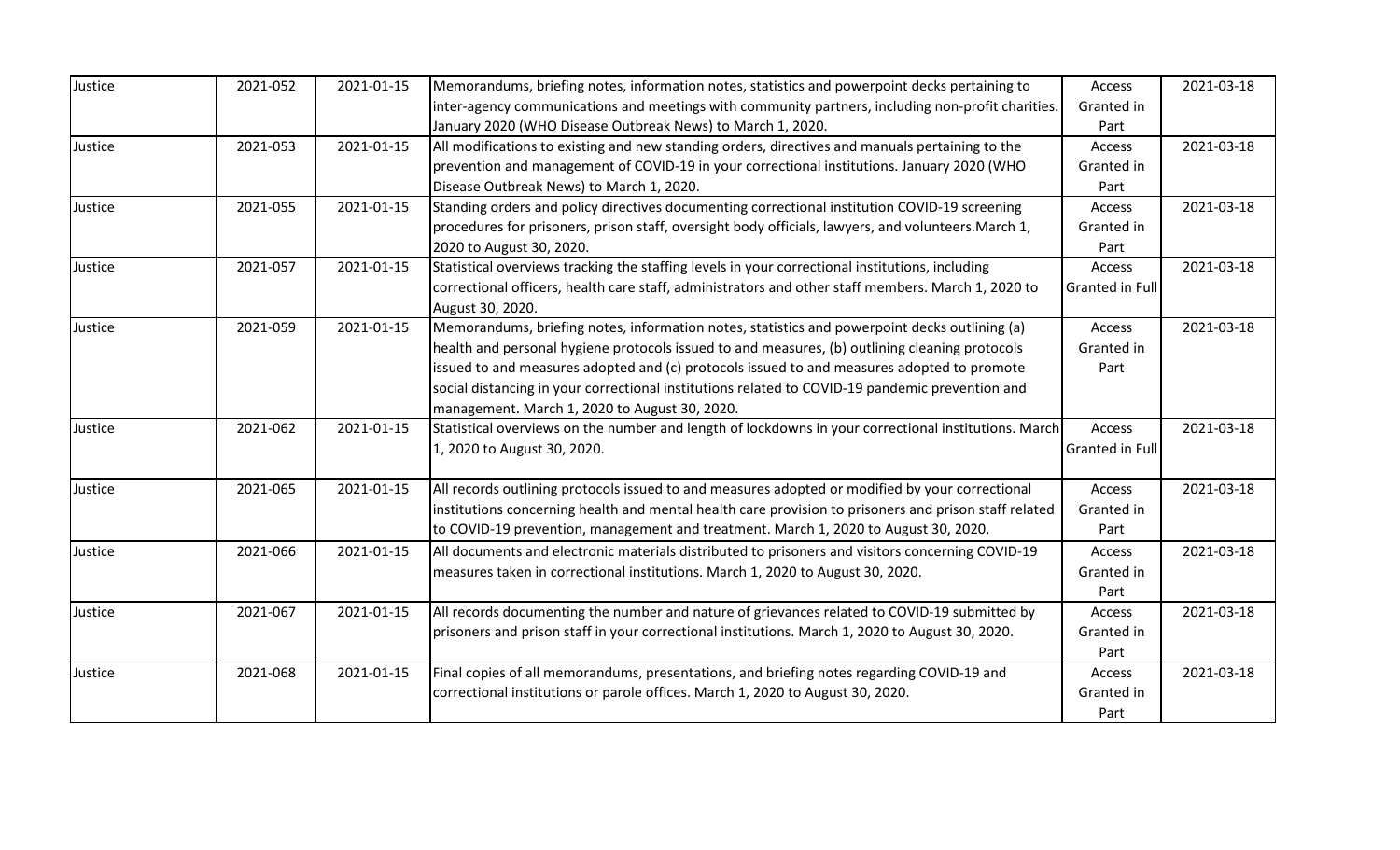| Justice | 2021-069 | 2021-01-15 | Memorandums, briefing notes, information notes, statistics and powerpoint decks pertaining to      | Access               | 2021-03-18 |
|---------|----------|------------|----------------------------------------------------------------------------------------------------|----------------------|------------|
|         |          |            | inter-agency communications and meetings with community partners, including non-profit charities.  | Granted in           |            |
|         |          |            | March 1, 2020 to August 30, 2020.                                                                  | Part                 |            |
| Justice | 2021-070 | 2021-01-15 | Modifications to existing and new standing orders, directives and manuals pertaining to the        | Access               | 2021-03-18 |
|         |          |            | prevention and management of COVID-19 in your correctional institutions. March 1, 2020 to August   | Granted in           |            |
|         |          |            | 30, 2020.                                                                                          | Part                 |            |
| Justice | 2021-073 | 2021-01-15 | Related to COVID-19 pandemic prevention and management, all records outlining health and           | Access               | 2021-03-18 |
|         |          |            | personal hygiene protocols, all records outlining cleaning protocols issued to and measures        | Granted in           |            |
|         |          |            | adopted, all records outlining protocols issue to and measures adopted, and all records outlining  | Part                 |            |
|         |          |            | protocols issued to and measures adopted by your adult probation offices to restrict community     |                      |            |
|         |          |            | contact for those currently on adult probation or other forms of community release related to      |                      |            |
|         |          |            | COVID-19 pandemic prevention and management. Date Range: 5 January 2020 (WHO Disease               |                      |            |
|         |          |            | Outbreak News) to 1 March 2020.                                                                    |                      |            |
| Justice | 2021-074 | 2021-01-15 | Related to COVID-19 pandemic prevention and management, all records outlining health and           | Access               | 2021-03-18 |
|         |          |            | personal hygiene protocols, all records outlining cleaning protocols issued to and measures        | Granted in           |            |
|         |          |            | adopted, all records outlining protocols issue to and measures adopted, and all records outlining  | Part                 |            |
|         |          |            | protocols issued to and measures adopted by your adult probation offices to restrict community     |                      |            |
|         |          |            | contact for those currently on adult probation or other forms of community release related to      |                      |            |
|         |          |            | COVID-19 pandemic prevention and management. Date Range: 1 March 2020 to 30 August 2020.           |                      |            |
| Justice | 2021-075 | 2021-01-18 | Final copies of all memorandums, presentations, briefing notes, or other similar documents         | Access               | 2021-03-18 |
|         |          |            | regarding COVID-19 and correctional institutions or adult probation offices. 5 January 2020 (WHO   | Granted in           |            |
|         |          |            | Disease Outbreak News) to 1 March 2020.                                                            | Part                 |            |
| Justice | 2021-076 | 2021-01-18 | Final copies of all memorandums, presentations, briefing notes, or other similar documents         | Access               | 2021-03-18 |
|         |          |            | regarding COVID-19 and correctional institutions or adult probation offices. Date Range: 1 March   | Granted in           |            |
|         |          |            | 2020 to 30 August 2020.                                                                            | Part                 |            |
| Justice | 2021-077 | 2021-01-18 | All records documenting communications and meetings with community partners, including non-        | <b>Access Denied</b> | 2021-03-12 |
|         |          |            | profit charities, pertaining to COVID-19. Date Range: 5 January 2020 (WHO Disease Outbreak News)   | No Records           |            |
|         |          |            | to 1 March 2020.                                                                                   |                      |            |
| Justice | 2021-078 | 2021-01-18 | All records documenting communications and meetings with community partners, including non-        | <b>Access Denied</b> | 2021-03-12 |
|         |          |            | profit charities, pertaining to COVID-19. Date Range: 1 March 2020 to 30 August 2020.              | No Records           |            |
| Justice | 2021-079 | 2021-01-18 | All records documenting the number and nature of grievances related to COVID-19 submitted by       | <b>Access Denied</b> | 2021-03-12 |
|         |          |            | people on probation and other individuals currently on community release, as well as staff in your | No Records           |            |
|         |          |            | adult probation offices. Date Range: 5 January 2020 (WHO Disease Outbreak News) to 1 March         |                      |            |
|         |          |            | 2020.                                                                                              |                      |            |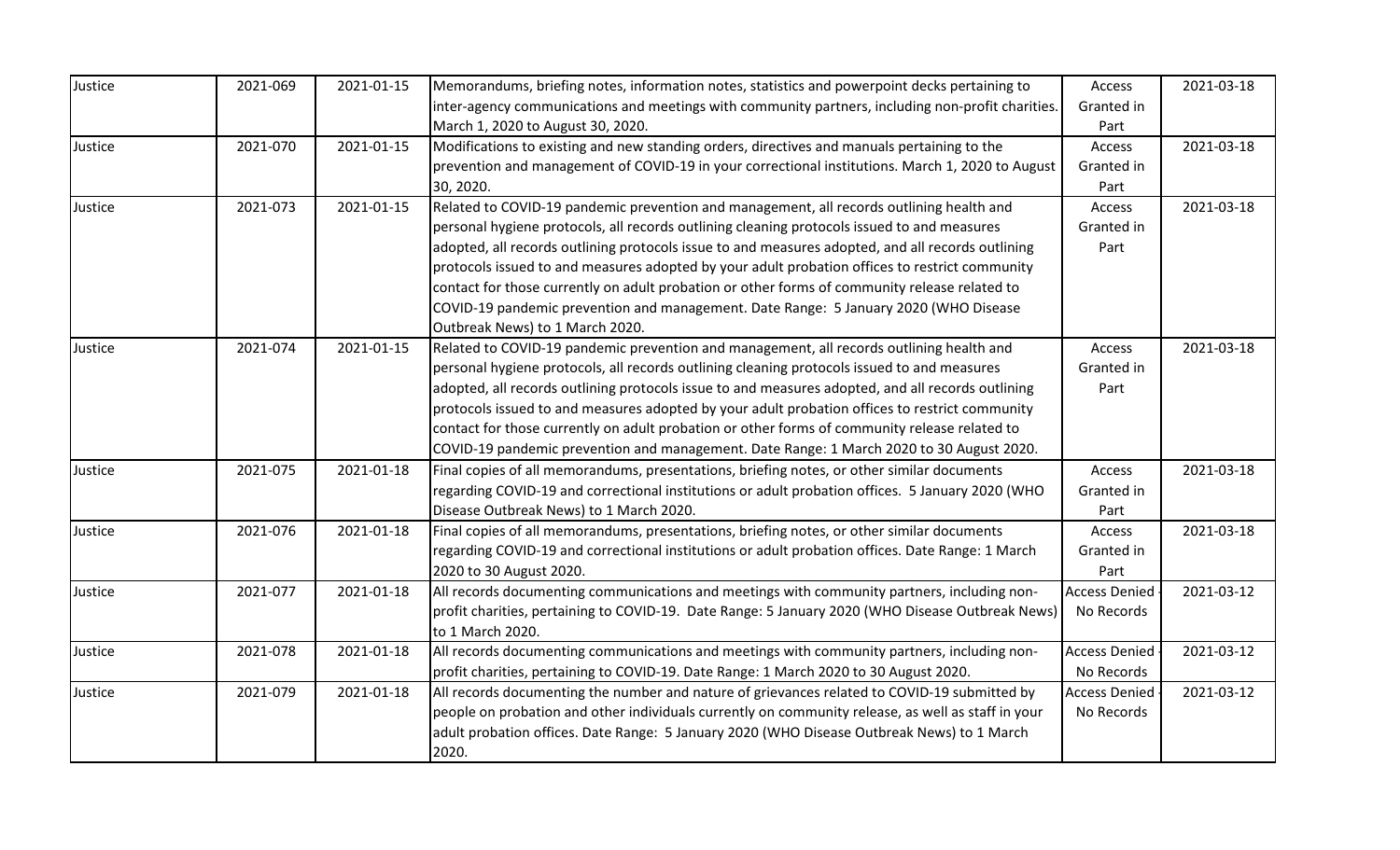| Justice | 2021-080 | 2021-01-18 | All records documenting the number and nature of grievances related to COVID-19 submitted by                     | <b>Access Denied</b> | 2021-03-12 |
|---------|----------|------------|------------------------------------------------------------------------------------------------------------------|----------------------|------------|
|         |          |            | people on probation and other individuals currently on community release, as well as staff in your               | No Records           |            |
|         |          |            | adult probation offices. Date Range: 1 March 2020 to 30 August.                                                  |                      |            |
| Justice | 2021-081 | 2021-01-18 | All documents and electronic materials distributed to people on probation and other individuals                  | <b>Access Denied</b> | 2021-03-16 |
|         |          |            | currently on community release, staff and visitors concerning COVID-19 measures taken in adult                   | No Records           |            |
|         |          |            | probation offices. Date Range: 5 January 2020 (WHO Disease Outbreak News) to 1 March 2020.                       |                      |            |
| Justice | 2021-082 | 2021-01-18 | All documents and electronic materials distributed to people on probation and other individuals                  | Access               | 2021-03-16 |
|         |          |            | currently on community release, staff and visitors concerning COVID-19 measures taken in adult                   | Granted in Full      |            |
|         |          |            | probation offices. Date Range: 1 March 2020 to 30 August 2020.                                                   |                      |            |
| Justice | 2021-083 | 2021-01-18 | Memorandums, briefing notes, information notes, statistics and powerpoint decks documenting                      | Access               | 2021-03-12 |
|         |          |            | adult probation office entry and exit COVID-19 screening procedures for people on probation and                  | Granted in           |            |
|         |          |            | other individuals currently on community release, prison staff, oversight body officials, lawyers,               | Part                 |            |
|         |          |            | volunteers, and other parties. Date Range: 5 January 2020 (WHO Disease Outbreak News) to 1                       |                      |            |
|         |          |            | March 2020.                                                                                                      |                      |            |
| Justice | 2021-084 | 2021-01-19 | Memorandums, briefing notes, information notes, statistics and powerpoint decks documenting                      | Access               | 2021-03-12 |
|         |          |            | adult probation office entry and exit COVID-19 screening procedures for people on probation and                  | Granted in           |            |
|         |          |            | other individuals currently on community release, prison staff, oversight body officials, lawyers,               | Part                 |            |
|         |          |            | volunteers, and other parties. Date Range: 1 March 2020 to 30 August 2020.                                       |                      |            |
| Justice | 2021-085 | 2021-01-18 | Modifications to existing and new standing orders, directives and manuals pertaining to the                      | <b>Access Denied</b> | 2021-03-16 |
|         |          |            | prevention and management of COVID-19 in your adult probation offices. Date Range: 5 January                     | No Records           |            |
|         |          |            | 2020 (WHO Disease Outbreak News) to 1 March 2020.                                                                |                      |            |
| Justice | 2021-086 | 2021-01-18 | Modifications to existing and new standing orders, directives and manuals pertaining to the                      | Access               | 2021-03-16 |
|         |          |            | prevention and management of COVID-19 in your adult probation offices. Date Range: 1 March                       | Granted in Full      |            |
|         |          |            | 2020 to 30 August 2020.                                                                                          |                      |            |
| Justice | 2021-087 | 2021-01-18 | All records tracking COVID-19 cases amongst people on probation and other individuals currently on Access Denied |                      | 2021-03-18 |
|         |          |            | community release, including positive tests, negative tests, inconclusive tests, deaths, recoveries              | No Records           |            |
|         |          |            | and active cases. Date Range: 5 January 2020 (WHO Disease Outbreak News) to 1 March 2020.                        |                      |            |
|         |          |            |                                                                                                                  |                      |            |
| Justice | 2021-088 | 2021-01-18 | All records tracking COVID-19 cases amongst people on probation and other individuals currently on               | Access               | 2021-03-18 |
|         |          |            | community release, including positive tests, negative tests, inconclusive tests, deaths, recoveries              | Granted in           |            |
|         |          |            | and active cases. Date Range: 1 March 2020 to 30 August 2020.                                                    | Part                 |            |
| Justice | 2021-089 | 2021-01-18 | Statistical overviews tracking the number of suspensions and revocations of adult probation and                  | <b>Access Denied</b> | 2021-03-18 |
|         |          |            | other forms of community release from your adult probation offices. Date Range: 5 January 2020                   | No Records           |            |
|         |          |            | (WHO Disease Outbrack News) to 1 March 2020.                                                                     |                      |            |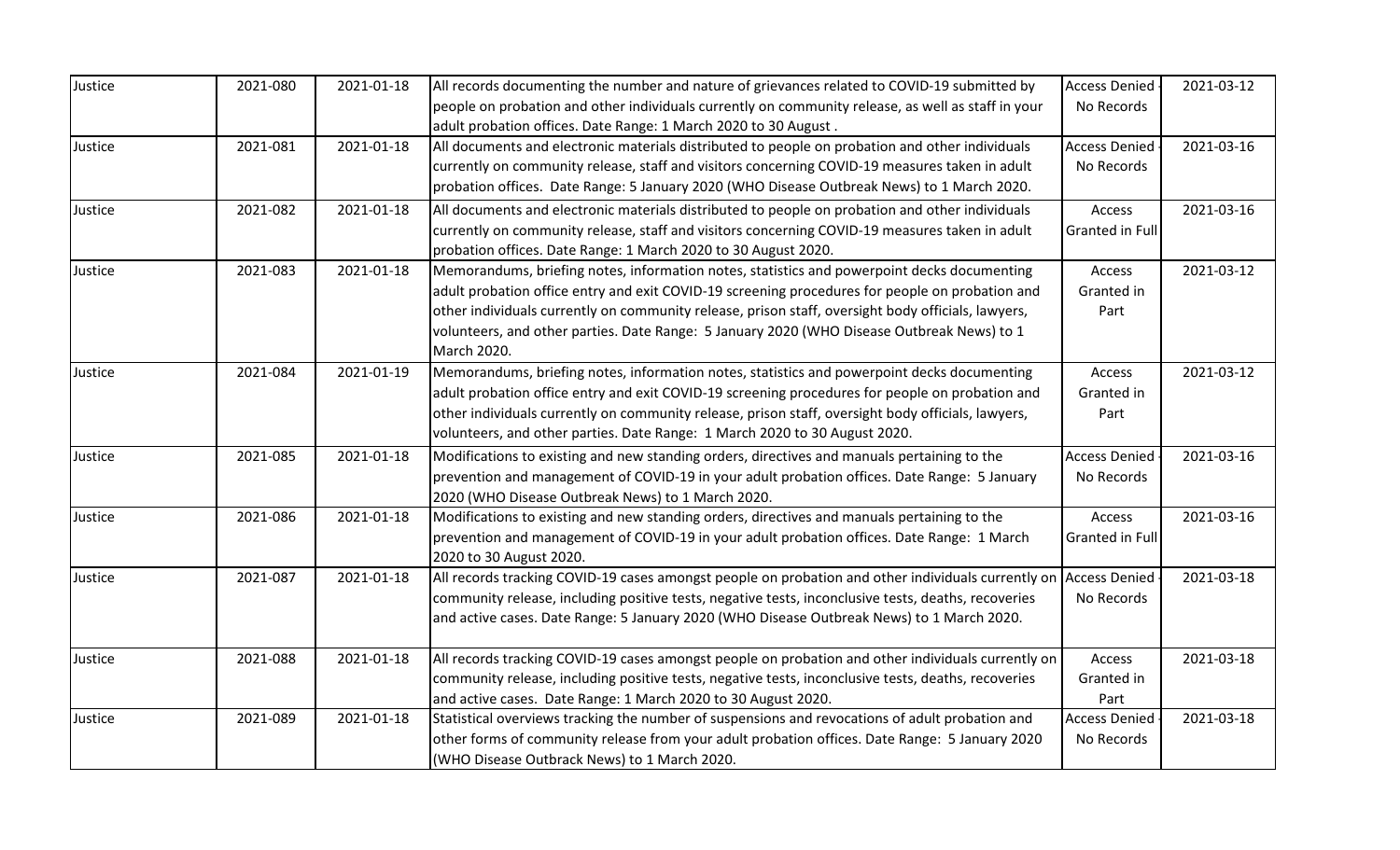| Justice | 2021-090 | 2021-01-18 | Statistical overviews tracking the number of suspensions and revocations of adult probation and                       | <b>Access Denied</b>   | 2021-03-18 |
|---------|----------|------------|-----------------------------------------------------------------------------------------------------------------------|------------------------|------------|
|         |          |            | other forms of community release from your adult probation offices. Date Range: 1 March 2020 to                       | No Records             |            |
|         |          |            | 30 August 2020.                                                                                                       |                        |            |
|         |          | 2021-01-20 |                                                                                                                       |                        | 2021-03-12 |
| Justice | 2021-091 |            | Statistical overviews tracking the daily counts for people on probation broken down by race and                       | <b>Access Denied</b>   |            |
|         |          |            | gender. Date Range: 5 January 2020 (WHO Disease Outbreak News) to 1 March 2020.                                       | No Records             |            |
| Justice | 2021-092 | 2021-01-21 | Statistical overviews tracking the daily counts for people on probation broken down by race and                       | <b>Access Denied</b>   | 2021-03-12 |
|         |          |            | gender. Date Range: 1 March 2020 to 30 August 2020.                                                                   | No Records             |            |
| Justice | 2021-093 | 2021-01-22 | Statistical overviews tracking the staffing levels in your adult probation offices. Date Range: 5                     | <b>Access Denied</b>   | 2021-03-12 |
|         |          |            | January 2020 (WHO Disease Outbreak News) to 1 March 2020.                                                             | No Records             |            |
| Justice | 2021-094 | 2021-01-23 | Statistical overviews tracking the staffing levels in your adult probation offices. Date Range: 1 March Access Denied |                        | 2021-03-12 |
|         |          |            | 2020 to 30 August 2020.                                                                                               | No Records             |            |
| Justice | 2021-096 | 2021-02-01 | All briefing and advisory material prepared for the Minister and/or the Deputy Minister on the                        | Access                 | 2021-03-03 |
|         |          |            | subject of COVID-19 enforcement and fines. Date Range: May 1, 2020 to present.                                        | Granted in             |            |
|         |          |            |                                                                                                                       | Part                   |            |
| Justice | 2021-099 | 2021-02-08 | Any memorandum of understanding, agreement or arrangement between the Ministry of Public                              | <b>Access Denied</b>   | 2021-03-08 |
|         |          |            | Safety and Emergency Preparedness, the Canada Border Services Agency and the province of                              | <b>Exceptions to</b>   |            |
|         |          |            | Manitoba applicable to the holding of persons detained under the Immigration and Refugee                              | Disclosure             |            |
|         |          |            | Protection Act (immigration detainees) in provincial facilities in Manitoba.                                          |                        |            |
| Justice | 2021-100 | 2021-02-08 | The most recent per diem rate paid by the federal government to the province of Manitoba for                          | Access                 | 2021-03-08 |
|         |          |            | holding persons detained under the Immigration and Refugee Protection Act (immigration                                | <b>Granted in Full</b> |            |
|         |          |            | detainees) in provincial facilities in Manitoba and any additional rates on top of the per diem rate                  |                        |            |
|         |          |            | paid by the federal government to the province of Manitoba for incidental costs associated with                       |                        |            |
|         |          |            | holding persons detained under the Immigration and Refugee Protection Act (immigration                                |                        |            |
|         |          |            | detainees) in provincial facilities in Manitoba.                                                                      |                        |            |
| Justice | 2021-101 | 2021-02-09 | The number of deaths, listed month by month, for the years 2016-2020, for the province of                             | Access                 | 2021-03-11 |
|         |          |            | Manitoba. If further information could be received as to a breakdown as to the cause of death in                      | <b>Granted in Full</b> |            |
|         |          |            | each year that would also be of great asset.                                                                          |                        |            |
|         |          |            |                                                                                                                       |                        |            |
| Justice | 2021-102 | 2021-02-09 | The number of deaths for each year in Manitoba for: Suicide, Flu, Overdose. Separated by group and                    | Access                 | 2021-03-11 |
|         |          |            | year, as well as total deaths from all causes for each year. From 2015 to 2020.                                       | Granted in Full        |            |
|         |          |            |                                                                                                                       |                        |            |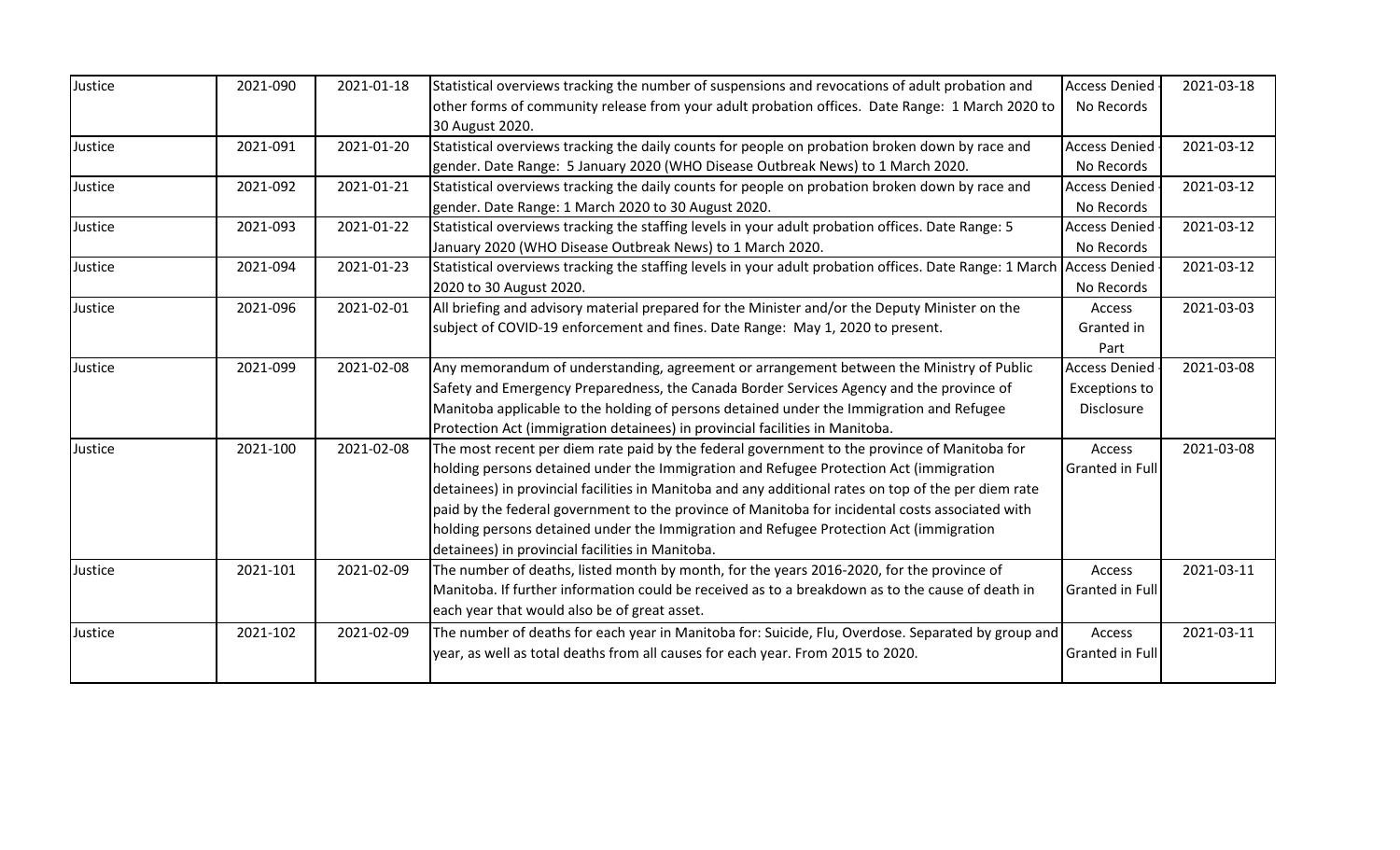| Justice | 2021-103 | 2021-02-09 | Any regulations, rules, positions, policies, directives, guidance, educational presentations or similar | Access                 | 2021-03-11 |
|---------|----------|------------|---------------------------------------------------------------------------------------------------------|------------------------|------------|
|         |          |            | documents regarding transgender, non-binary, or gender diverse people who are incarcerated in           | Granted in             |            |
|         |          |            | provincial jails. Any emails or other correspondence or similar documents regarding changes to          | Part                   |            |
|         |          |            | these rules. With respect to the date range, I would like the documents returned to include copies      |                        |            |
|         |          |            | of any documents that contain rules or guidance that were in force during the past five years, even     |                        |            |
|         |          |            | if they were created earlier.                                                                           |                        |            |
| Justice | 2021-104 | 2021-02-09 | Any corrections segregation policies in force during the past five years.                               | Access                 | 2021-03-11 |
|         |          |            |                                                                                                         | <b>Granted in Full</b> |            |
|         |          |            |                                                                                                         |                        |            |
| Justice | 2021-109 | 2021-02-09 | A list of all contraband items seized from inmates at the Brandon Correctional Centre from Jan. 1,      | <b>Access Denied</b>   | 2021-03-15 |
|         |          |            | 2020 to Dec. 31, 2020. In the list, please provide the date each contradband item was seized and        | <b>Exceptions to</b>   |            |
|         |          |            | what was seized. Please provide all instances where drugs were seized, drug paraphernalia,              | Disclosure             |            |
|         |          |            | weapons, mobile phones or other banned items. Please provide the information in machine                 |                        |            |
|         |          |            | readable format.                                                                                        |                        |            |
| Justice | 2021-110 | 2021-02-16 | An electronic copy in any file type (doc, docx, PDF, ppt, pptx, wpd, HTML, xls, eml) of all             | <b>Access Denied</b>   | 2021-03-17 |
|         |          |            | correspondence, emails, notes and records of telephone calls from or to the Manitoba Prosecution        | No Records             |            |
|         |          |            | Service or its predecessor entity or entities (all referred to herein as MPS), between January 1, 1994  |                        |            |
|         |          |            | and December 31, 1997 regarding the enforcement and prosecution of offences pursuant to By-laws         |                        |            |
|         |          |            | enacted by First Nations in Manitoba pursuant to s. 81 and s. 85.1(1) of the Indian Act, including any  |                        |            |
|         |          |            | requests presented to or responses by MPS related to inquiries in this regard by the Department of      |                        |            |
|         |          |            | Indian Affairs and Northern Development Canada (as it then was), by Departments or agencies of          |                        |            |
|         |          |            | the province of Manitoba including internally within MPS, by law enforcement agencies operating in      |                        |            |
|         |          |            | Manitoba including the Royal Canadian Mounted Police (RCMP), by First Nations in Manitoba and by        |                        |            |
|         |          |            | organizations representing First Nations in Manitoba.                                                   |                        |            |
|         |          |            |                                                                                                         |                        |            |
|         |          |            |                                                                                                         |                        |            |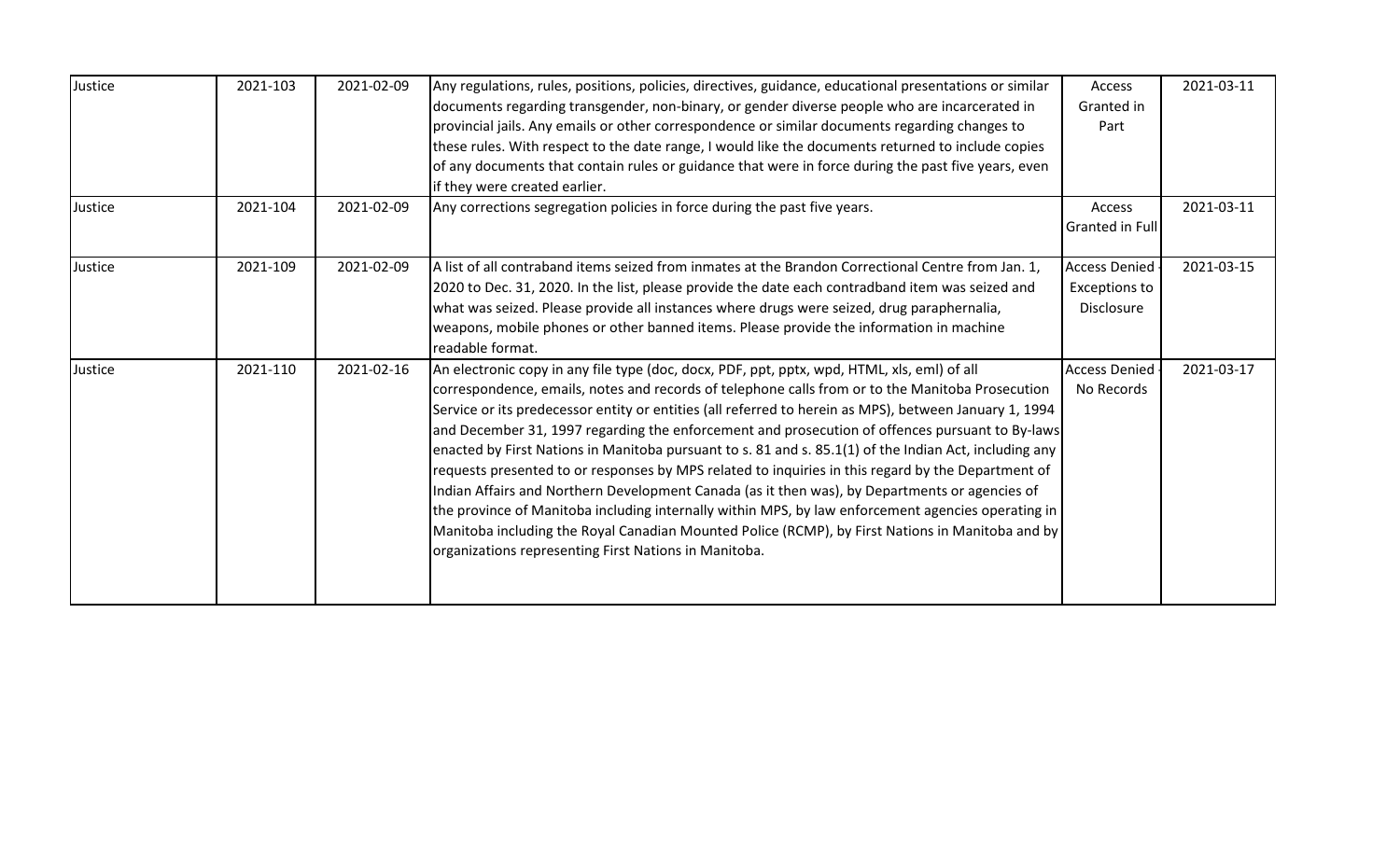| Justice | 2021-111 | 2021-02-16 | Please provide an electronic copy in any file type (doc, docx, PDF, ppt, pptx, wpd, HTML, xls, eml) of               | <b>Access Denied</b> | 2021-03-17 |
|---------|----------|------------|----------------------------------------------------------------------------------------------------------------------|----------------------|------------|
|         |          |            | all correspondence, emails, notes and records of telephone calls from or to the Manitoba                             | No Records           |            |
|         |          |            | Prosecution Service or its predecessor entity or entities (all referred to herein as MPS), between                   |                      |            |
|         |          |            | January 1, 1994 and December 31, 1997 regarding the enforcement and prosecution of offences                          |                      |            |
|         |          |            | pursuant to By-laws enacted by First Nations in Manitoba pursuant to s. 85.1(1) of the Indian Act                    |                      |            |
|         |          |            | including in the context of any determinations, jointly or severally, by or between Departments or                   |                      |            |
|         |          |            | agencies of the Province of Manitoba including internally within MPS, and by law enforcement                         |                      |            |
|         |          |            | agencies including the RCMP regarding the status of enforcement and prosecution and any                              |                      |            |
|         |          |            | suspension, temporary or otherwise, of the enforcement and prosecution of By-laws enacted                            |                      |            |
|         |          |            | pursuant to s. 85.1(1) of the Indian Act in relation to the matters before the court in, or pending the              |                      |            |
|         |          |            | outcome of the determination of the court in, R. v. Campbell, 1996 CanLII 7298 (MB CA) (attached).                   |                      |            |
|         |          |            |                                                                                                                      |                      |            |
| Justice | 2021-114 | 2021-02-23 | NOT including s. 318, s. 319(2), and s. 430(4.1): the number of charges forwarded from law                           | <b>Access Denied</b> | 2021-03-05 |
|         |          |            | enforcement for the purpose of prosecution which contain evidence that the offence was motivated                     | No Records           |            |
|         |          |            | by bias, prejudice, or hate; the number of times the Crown sought enhanced sentencing provisions                     |                      |            |
|         |          |            | because the offence was motivated by bias, prejudice, or hate; the number of times enhanced                          |                      |            |
|         |          |            | sentencing provisions were applied because the offence was motivated by bias, prejudice, or hate;                    |                      |            |
|         |          |            | for that information to be broken down by individual prosecution offices; and for each of the years                  |                      |            |
|         |          |            | 2020, 2019, and 2018.                                                                                                |                      |            |
| Justice | 2021-115 | 2021-02-25 | All records outlining the results of (a) health and (b) labour inspections, assessments and audits of                | Access               | 2021-03-29 |
|         |          |            | provincial correctional institutions and probation offices in Manitoba related to COVID-19.                          | Granted in           |            |
|         |          |            |                                                                                                                      | Part                 |            |
| Justice | 2021-116 | 2021-02-25 | All records outlining recommendations to Ministers, correctional and probation authorities                           | Access               | 2021-03-29 |
|         |          |            | concerning the prevention, management and treatment of COVID-19 inside provincial correctional                       | Granted in           |            |
|         |          |            | institutions and the community in Manitoba.                                                                          | Part                 |            |
| Justice | 2021-117 | 2021-02-25 | All records outlining contract tracing procedures in place for provincial correctional and probation                 | Access               | 2021-03-29 |
|         |          |            | authorities to prevent and manage the spread of COVID-19 inside correctional institutions and in the Granted in Full |                      |            |
|         |          |            | community in Manitoba.                                                                                               |                      |            |
| Justice | 2021-118 | 2021-02-25 | All records documenting the number and nature of labour complaints involving prisoners and prison Access Denied      |                      | 2021-03-29 |
|         |          |            | staff in provincial correctional institutions in Manitoba related to COVID-19.                                       | No Records           |            |
| Justice | 2021-120 | 2021-03-01 | Please provide a copy of the RCMP report into [position and name removed] and the Brandon police Access Denied       |                      | 2021-03-31 |
|         |          |            | investigation into [name removed] death forwarded by the RCMP to Manitoba Justice. The report                        | <b>Exceptions to</b> |            |
|         |          |            | was commissioned by the Minister of Justice on October 4, 2019.                                                      | Disclosure           |            |